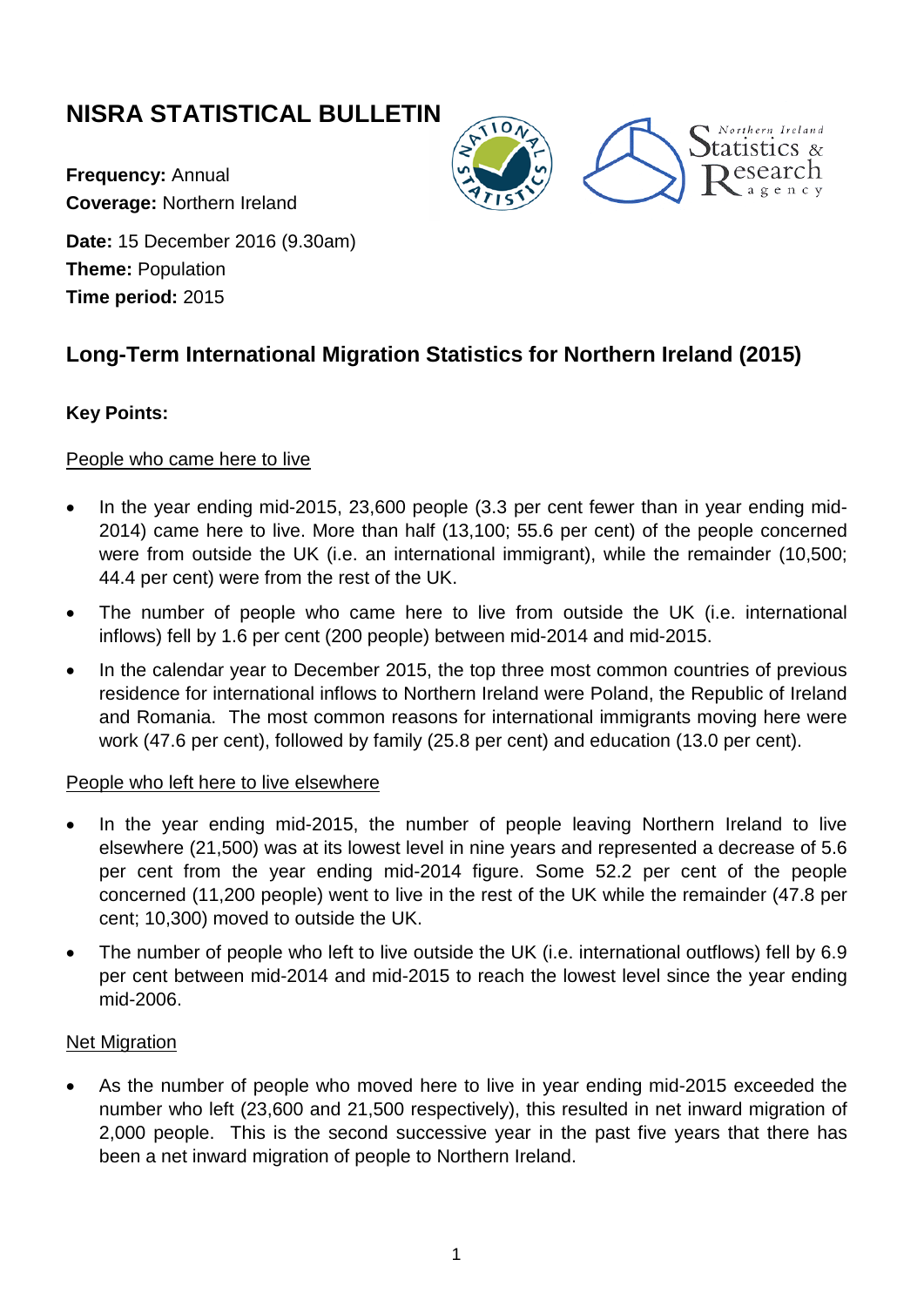- In terms of international movements, the number of international inflows exceeded the number of international outflows by 2,800 people, giving rise to net inward international migration in year ending mid-2015.
- Conversely, the number who left Northern Ireland to live in the rest of the UK (11,200) during the same period exceeded the number who came here to live from within the UK (10,500), giving rise to net outward migration among this group.
- Eight out of the 11 Local Government Districts (LGDs) experienced net inward international migration in the year ending mid-2015, with Armagh City, Banbridge and Craigavon having the highest level (1,100 people). Derry City & Strabane, Ards & North Down and Causeway Coast & Glens each experienced a relatively small net outflow of international migrants during the same period (200, 100 and 100 people respectively).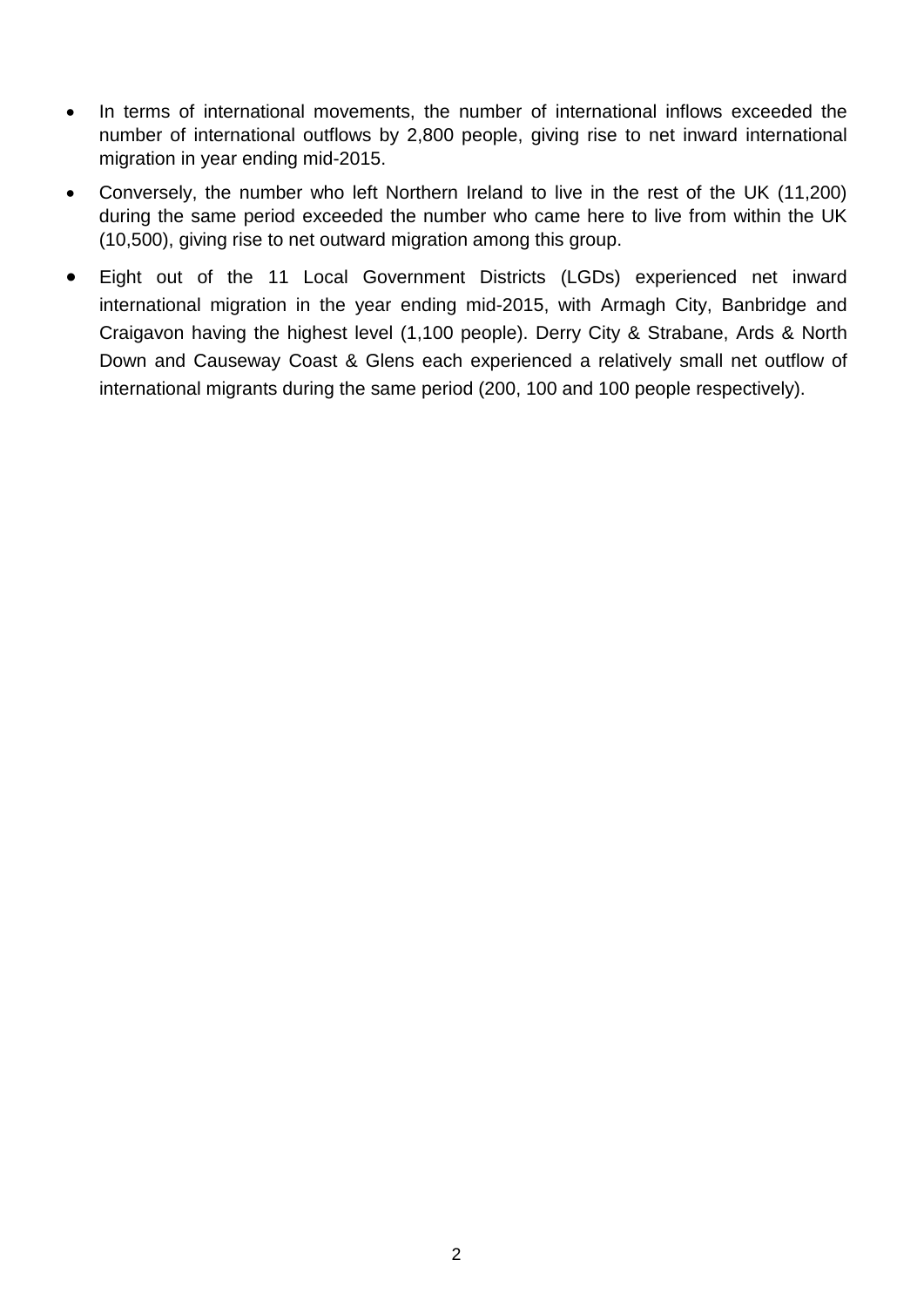# **Contents**

| 1                       |       |                                                                       |     |
|-------------------------|-------|-----------------------------------------------------------------------|-----|
|                         | 1.1   |                                                                       |     |
|                         | 1.2   |                                                                       |     |
|                         | 1.3   | Comparability between Official Estimates and Administrative Sources 5 |     |
| $\boldsymbol{2}$        |       |                                                                       |     |
|                         | 2.1   |                                                                       |     |
|                         | 2.2   |                                                                       |     |
|                         | 2.3   |                                                                       |     |
|                         | 2.3.1 | International Migration Estimates by Local Government District  10    |     |
|                         | 2.3.2 |                                                                       |     |
|                         | 2.4   | Comparison of International Migration Estimates across the UK  14     |     |
| 3                       |       | ADMINISTRATIVE DATA SOURCES FOR INTERNATIONAL MIGRATION 16            |     |
|                         | 3.1   |                                                                       |     |
|                         | 3.1.1 |                                                                       |     |
|                         | 3.1.2 |                                                                       |     |
|                         | 3.1.3 |                                                                       |     |
|                         | 3.1.4 |                                                                       |     |
|                         | 3.2   |                                                                       |     |
|                         | 3.2.1 |                                                                       |     |
|                         | 3.3   | Administrative Sources for International Population (stock) 27        |     |
|                         | 3.3.1 |                                                                       |     |
|                         | 3.3.2 | 2011 Census                                                           | .28 |
| $\overline{\mathbf{4}}$ |       |                                                                       |     |
| 5                       |       |                                                                       |     |
| 6                       |       |                                                                       |     |
|                         |       |                                                                       |     |

**Note: Throughout the report figures have been presented in a rounded form to ease readability. For example, numbers have been presented to the nearest 100 and percentage changes have been presented to 1 decimal place. However, all calculations have been undertaken on the basis of unrounded numbers which will, in some instances, give rise to apparent discrepancies.**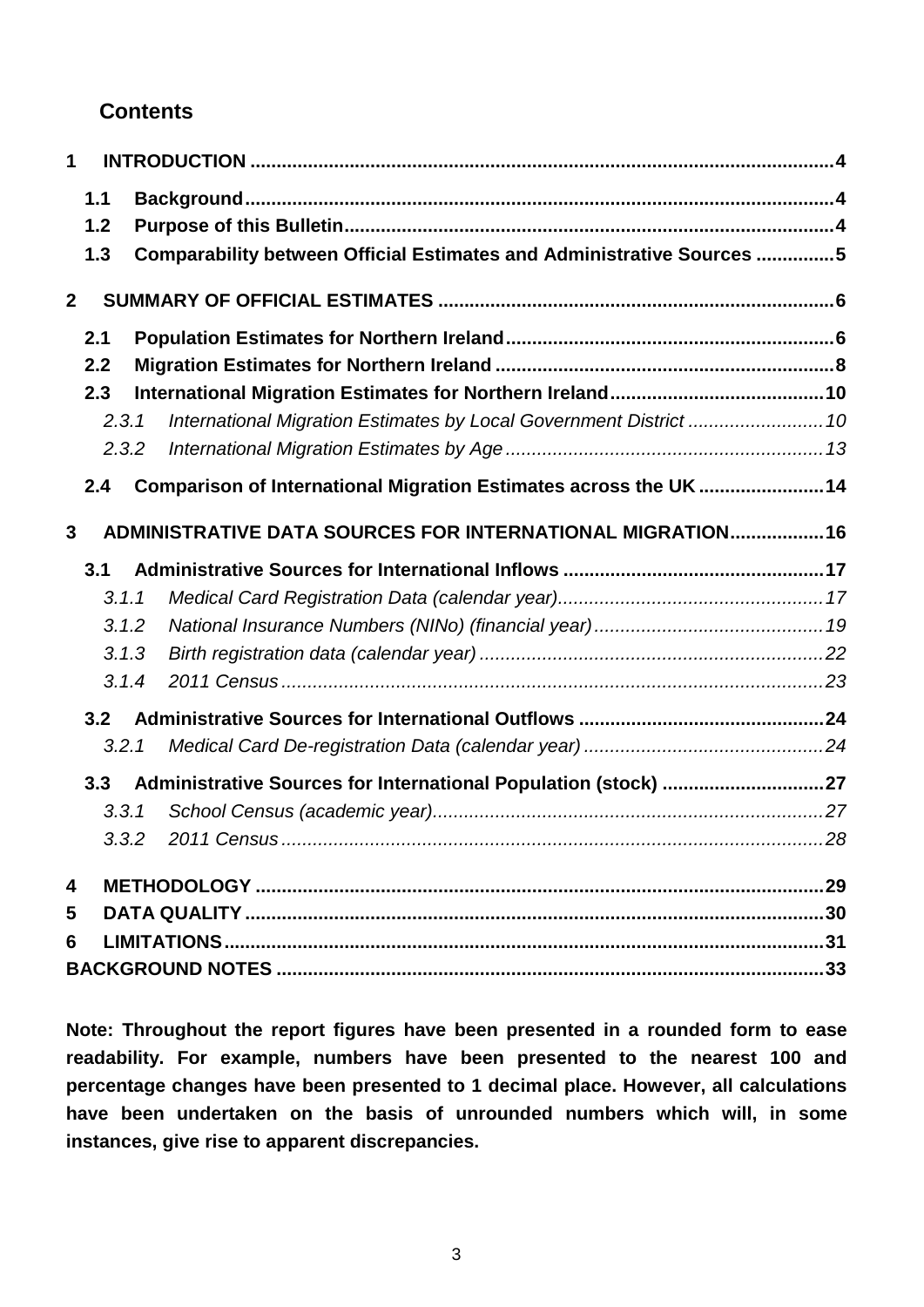# <span id="page-3-0"></span>**1 Introduction**

## <span id="page-3-1"></span>**1.1 Background**

The United Nations definition<sup>[1](#page-3-3)</sup> of a Long-term Migrant is "a person who moves to a country *other than that of his or her usual residence for a period of at least a year (12 months), so that the country of destination effectively becomes his or her new country of usual residence".*

As part of its [annual publication of Population Estimates,](http://www.nisra.gov.uk/demography/default.asp17.htm) NISRA produces official migration estimates for Northern Ireland which reflect the estimated flows of people to and from Northern Ireland from 1 July to 30 June each year under the United Nations definition. These migration estimates are primarily based on changes observed in the Medical Card Register<sup>[2](#page-3-4)</sup> and detail the inflows and outflows by age and gender for those travelling to/from the rest of the UK and areas outside the UK. Those travelling to/from areas outside the UK are referred to in this bulletin as international migrants.

## <span id="page-3-2"></span>**1.2 Purpose of this Bulletin**

 $\overline{a}$ 

The purpose of this bulletin is twofold, namely:

- 1. To provide a contextual summary of the most recent Population and Migration Estimates for Northern Ireland, with specific focus on the international migration element of those statistics; and
- 2. To supplement the official migration estimates by collating and reporting on a number of administrative statistics that provide some insight into recent changes/trends in international migration to/from Northern Ireland.

As such, this bulletin details the key findings of the most recent population and migration estimates for Northern Ireland for the year ending mid-2015, which were published on 23 June 2016 as part of the [2015 Mid-year Population Estimates for Northern Ireland,](http://www.nisra.gov.uk/demography/default.asp17.htm) while also focussing on information relating to international migration indicators from the following administrative sources:

<span id="page-3-3"></span><sup>&</sup>lt;sup>1</sup> See page 10 of [Recommendations on Statistics of International Migration \(Revision1\)](http://unstats.un.org/unsd/publication/SeriesM/SeriesM_58rev1e.pdf)

<span id="page-3-4"></span> $2$  The Health and Social Care Business Services Organisation (BSO) Medical Card Register is a list of patients registered with a family doctor (see [Population Estimates Methodology Report](http://www.nisra.gov.uk/archive/demography/population/midyear/Methodology_2015.pdf) for more information)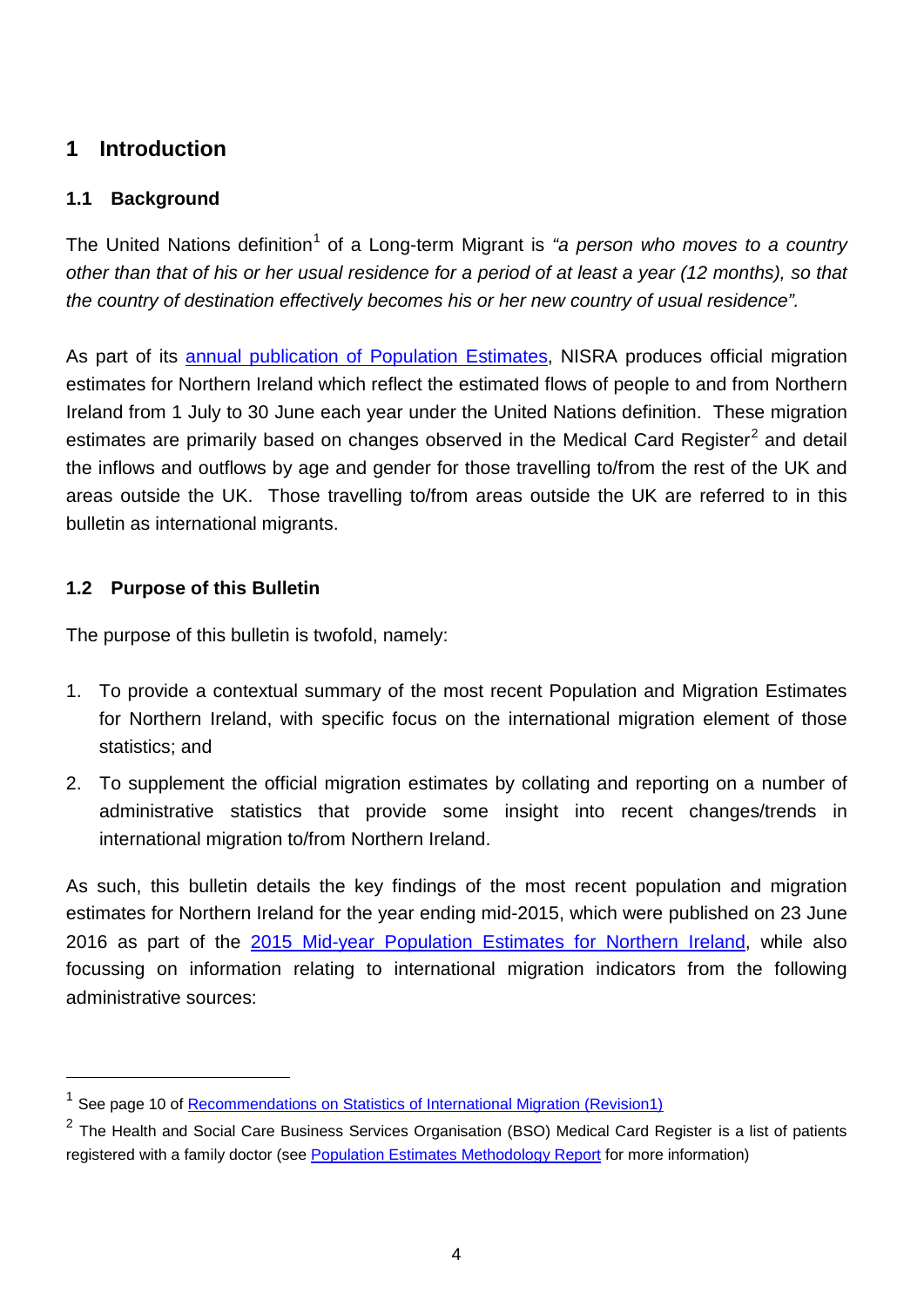- Health and Social Care Business Services Organisation (BSO) Medical Card Register<sup>[3](#page-4-1)</sup>
- National Insurance Number (NINo) statistics
- General Register Office Birth statistics
- Department of Education School Census statistics
- 2011 Census $4$

Detailed tables for administrative statistics relating to migration indicators for Northern Ireland and Local Government Districts are available on the [NISRA website.](http://www.nisra.gov.uk/demography/default.asp18.htm) Further to the list above, these include statistics from:

- Northern Ireland Housing Executive
- Driver & Vehicle Agency

 $\overline{a}$ 

- Higher Education Statistics Authority
- Health and Social Care Interpreting Services
- Northern Ireland Labour Force Survey

# <span id="page-4-0"></span>**1.3 Comparability between Official Estimates and Administrative Sources**

While this bulletin sets out the administrative sources available to indicate levels of international migration for Northern Ireland, it is important to note that these sources may not always be directly comparable with the official migration estimates. There are two main reasons for this:

- 1. The administrative sources can measure their data using time periods (e.g. financial years or calendar years), which are different to the defined period within the official migration estimates for Northern Ireland (i.e. 1 July to 30 June).
- 2. They may not provide full coverage of the population of interest. For example, while the Medical Card Register is the source upon which the official migration estimates are based,

<span id="page-4-1"></span> $3$  In previous reports the Medical Card Register (or Medical Card data) was referred to as "health data".

<span id="page-4-2"></span><sup>&</sup>lt;sup>4</sup> While the 2011 Census cannot provide information relating to recent international migration to/from Northern Ireland, it is able to provide figures relating to (i) the levels of inflows in the year leading up to the Census and (ii) indicators of the international population in Northern Ireland as of March 2011.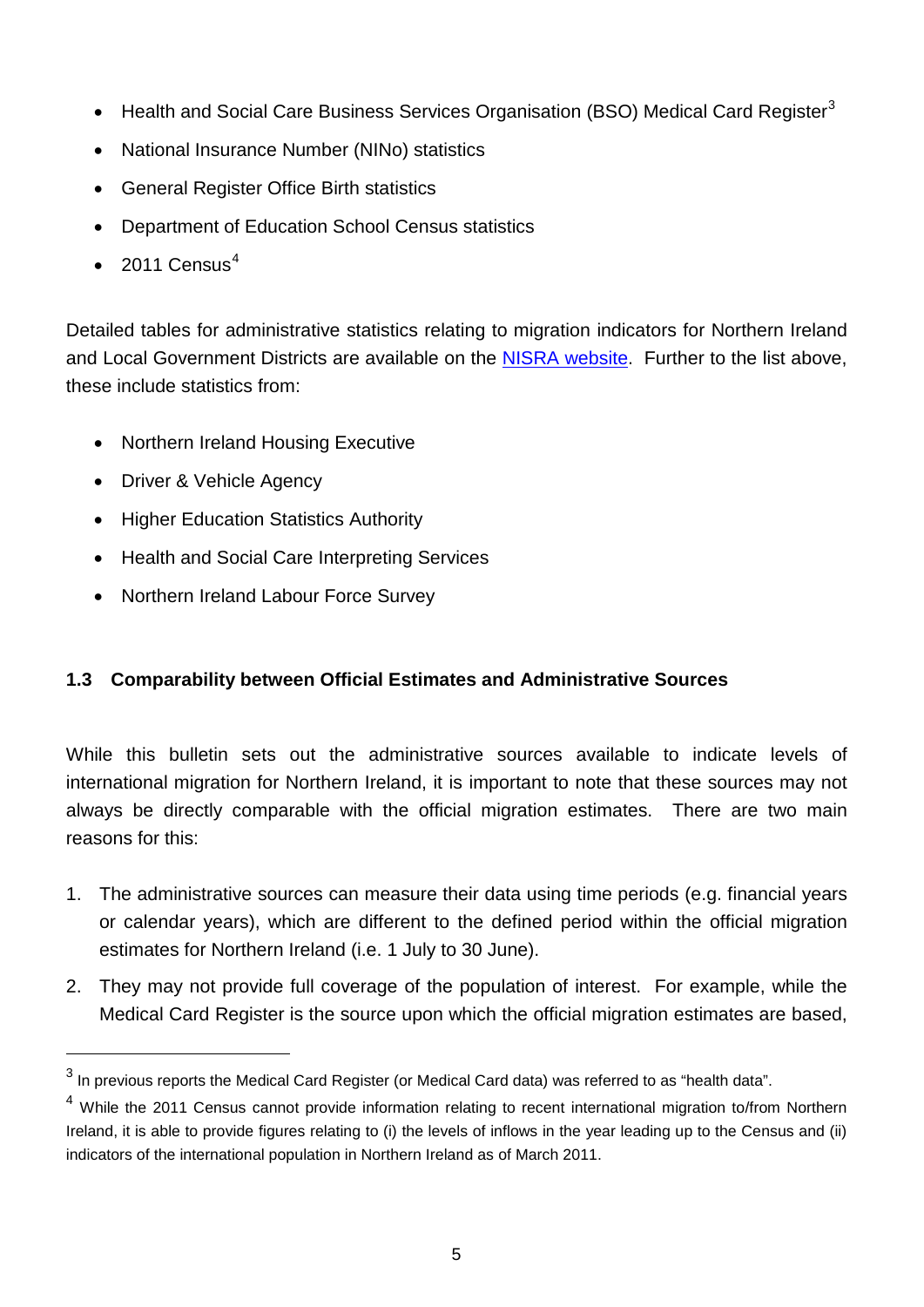it is known to be deficient as not everyone who comes here registers with a family doctor (GP) and not everyone who leaves de-registers with their GP. As such, this is adjusted for in the production of official migration estimates.

Therefore, while quantitative statistics are included, it is intended that the information provided within this bulletin to supplement the official migration estimates is purely for the purposes of providing indications of the most recent trends/changes in international migration for Northern Ireland.

# <span id="page-5-0"></span>**2 Summary of Official Estimates**

In this section a summary is provided of the most recent Population and Migration Estimates for Northern Ireland, with focus put on the migration component of the estimates. In addition, further detail is provided relating to the international element of the official migration estimates. Data presented in this section relates to the mid-year to mid-year time cycle (i.e. 1 July to 30 June).

# <span id="page-5-1"></span>**2.1 Population Estimates for Northern Ireland**

The size of the resident population in Northern Ireland at 30 June 2015 was estimated to be 1.852 million people. Slightly more than half (50.9 per cent) of the population were female, with 942,500 females compared to 909,100 males.

In the year ending mid-2015 the number of people living in Northern Ireland was estimated to have increased by 11,100 people (0.6 per cent). This population increase was a result of the following estimated components:

- 1. Natural growth of 8,800 people (24,200 births minus 15,400 deaths);
- 2. An estimated net growth of 2,000 people due to migration. In total 23,600 people came to live in Northern Ireland and 21,500 people left; and
- 3. A net gain of 300 people due to other changes<sup>[5](#page-5-2)</sup>.

<span id="page-5-2"></span> $\overline{a}$ 

<sup>&</sup>lt;sup>5</sup>"Other Changes" refers to changes in the number of armed forces personnel stationed in Northern Ireland and/or differences resulting from the methodology used to develop the local area estimates. For estimates at the Northern Ireland level, "Other Changes" refers solely to changes in armed forces personnel (see [Methodology Report\)](http://www.nisra.gov.uk/archive/demography/population/midyear/Methodology_2015.pdf).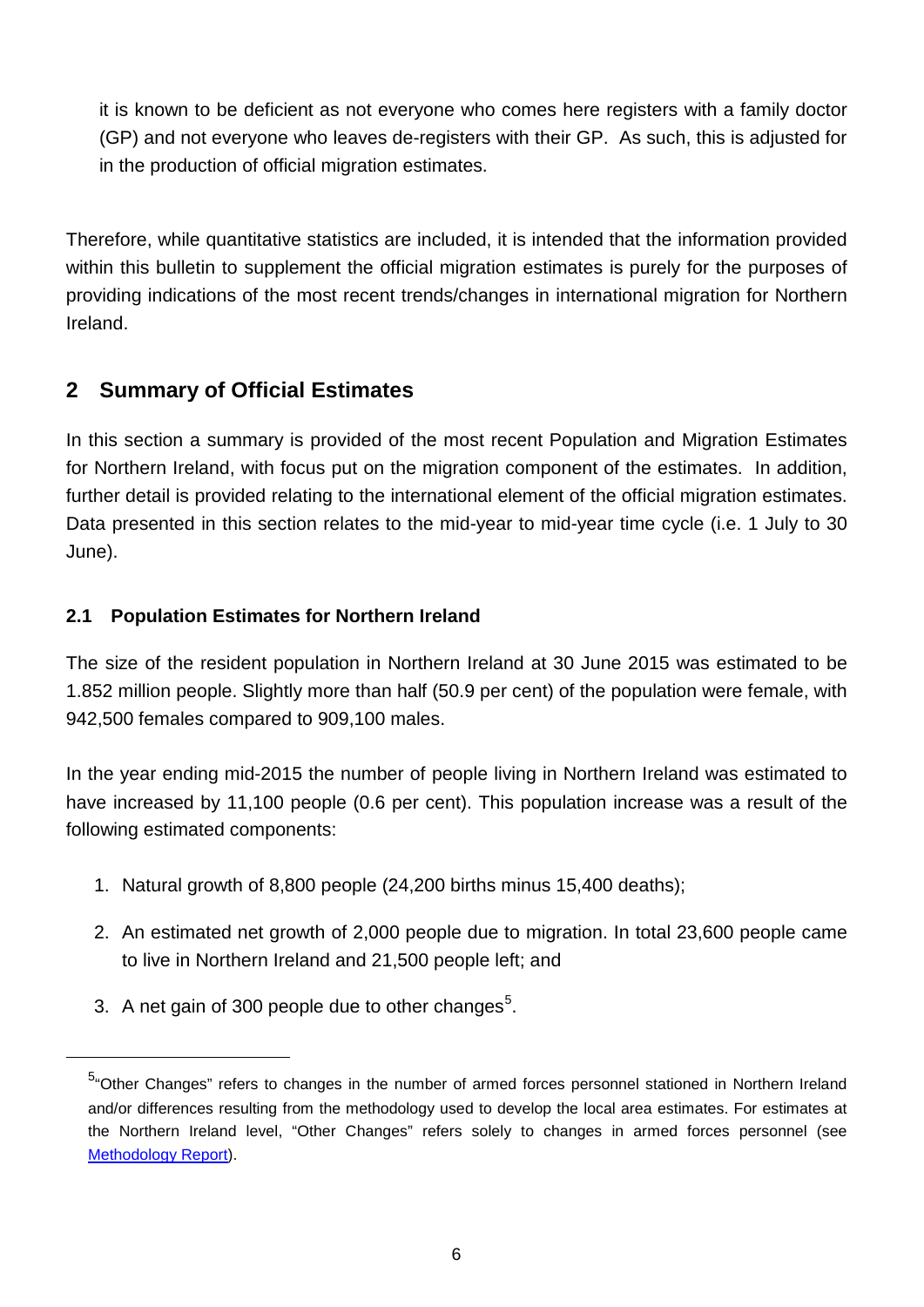



In the year ending mid-2015, natural change (i.e. births minus deaths) remained the main contributor to the increase in population, accounting for 79.0 per cent (8,800 people) of the overall population increase. Net migration (i.e. inflows minus outflows) accounted for 18.3 per cent of the population increase, with the number of people coming to live in Northern Ireland exceeding those leaving Northern Ireland by 2,000. There was also a modest increase in the number of armed forces personnel stationed in Northern Ireland (300 people). This had the smallest proportional contribution to the change in population during this period at 2.8 per cent.

Prior to the year ending mid-2004, population increase in Northern Ireland was mostly due to natural change. For a brief period between the years ending mid-2006 and mid-2007 the contribution from migration was greater than the contribution from natural change. However, from the year ending mid-2008 onwards population growth has again been attributed mainly to natural change (see Figure 2).



**Figure 2: Components of population change (year ending mid-2001 to year ending mid-2015)**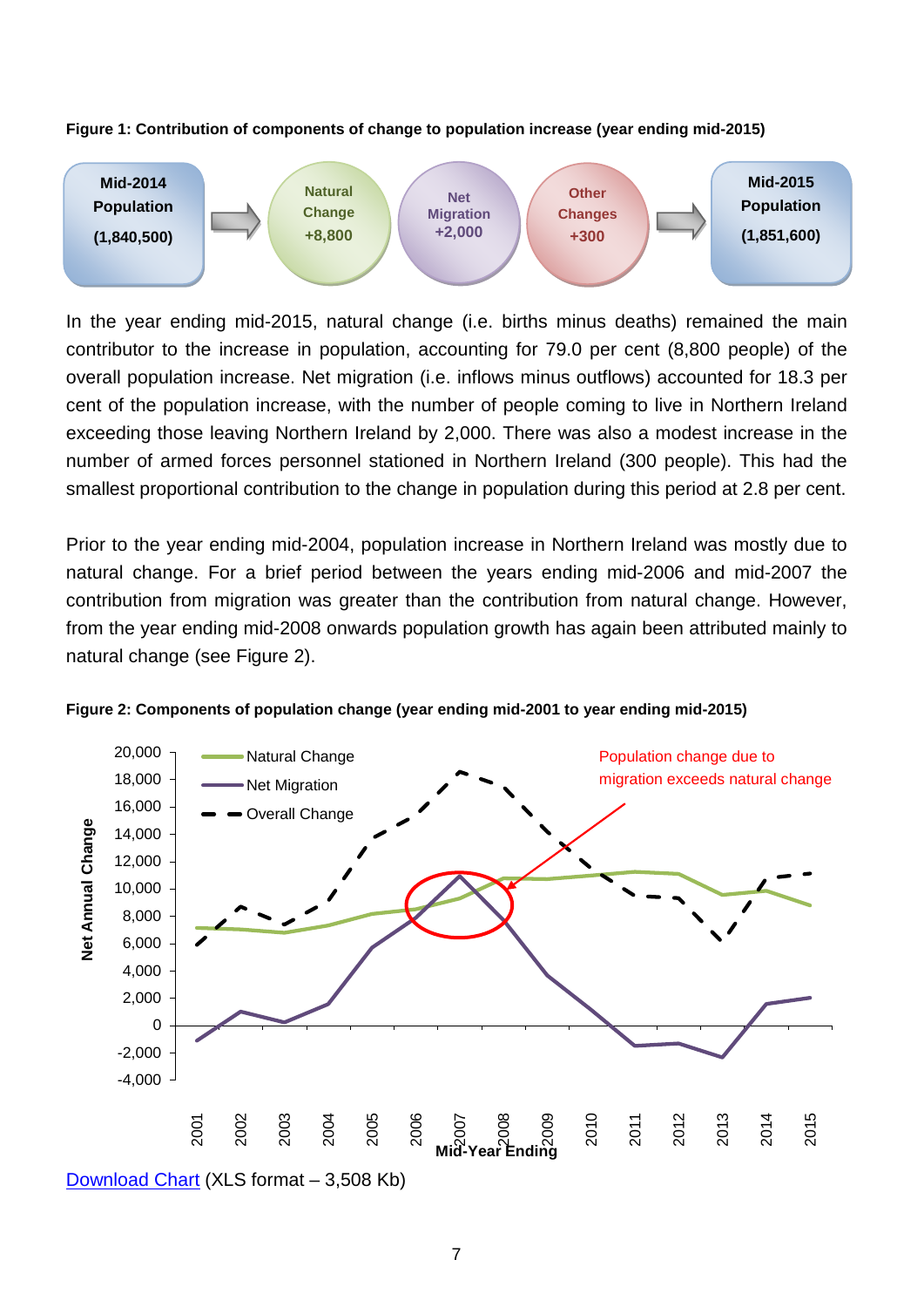#### <span id="page-7-0"></span>**2.2 Migration Estimates for Northern Ireland**

In the year ending mid-2015, there was a net increase in the population due to migration (2,000 people). This was the second successive year that the number of people who came to live in Northern Ireland exceeded the number who left.

Overall, the number of people leaving Northern Ireland (21,500 in the year ending mid-2015) was at its lowest level since the year ending mid-2006, falling by 5.6 percent between the years ending mid-2014 and mid-2015. Having reached a four year high in the year ending mid-2014, there was a 3.3 per cent fall in the number of people coming to live in Northern Ireland (24,400 down to 23,600) in the year ending mid-2015 (see Figure 3).





#### [Download Chart](http://www.nisra.gov.uk/archive/demography/population/migration/Mig1415-Fig3.xls) (XLS format – 872 Kb)

Figure 4 shows the continuing trend of a net migration loss to the rest of the UK (i.e. more people leaving Northern Ireland to live in the rest of the UK than coming to live in Northern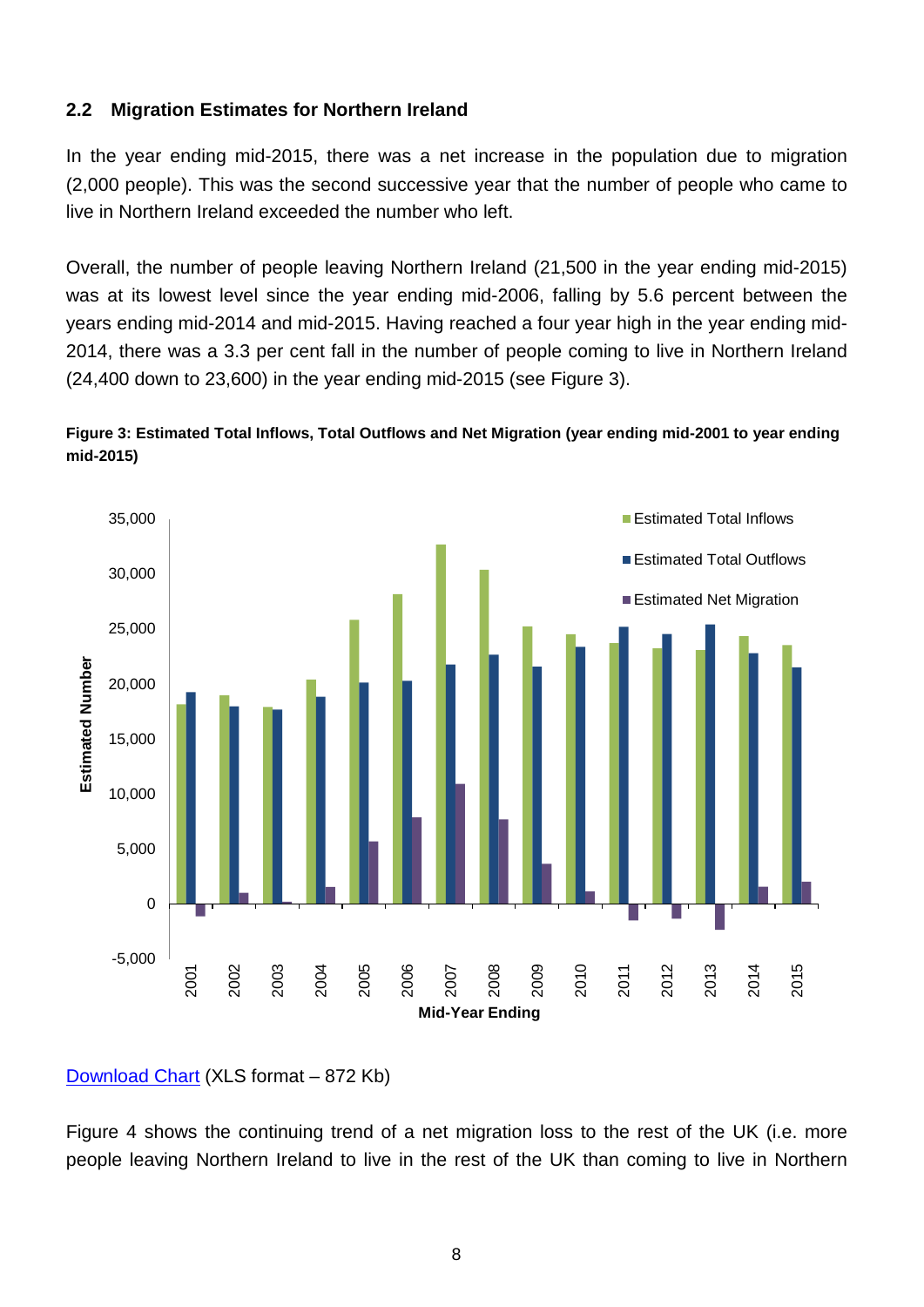Ireland from the rest of the UK) since the year ending mid-2009. The overall number of people that Northern Ireland lost to the rest of the UK rose slightly from 700 in the year ending mid-2014 to 800 people in the year ending mid-2015.



**Figure 4: Estimated net rest of UK and International Migration (year ending mid-2001 to year ending mid-2015)**

In the year ending mid-2015, 2,800 more people came to live in Northern Ireland from outside the UK than left to live outside the UK, an increase of 600 people (24.9 per cent) in the previous year ending mid-2014. This is mainly due to a decrease in the number of people from Northern Ireland moving to outside the UK (from 11,100 in year ending mid-2014 to 10,300 in the year ending mid-2015). The number of people from outside the UK coming to live in Northern Ireland remained relatively unchanged (13,300 in the year ending mid-2014 and 13,100 in the year ending mid-2015).

As the **net international migration gain** in the year ending mid-2015 (2,800 people) exceeded the **net migration loss to the rest of the UK** (800 people), there was an overall increase of 2,000 people in the population due to migration.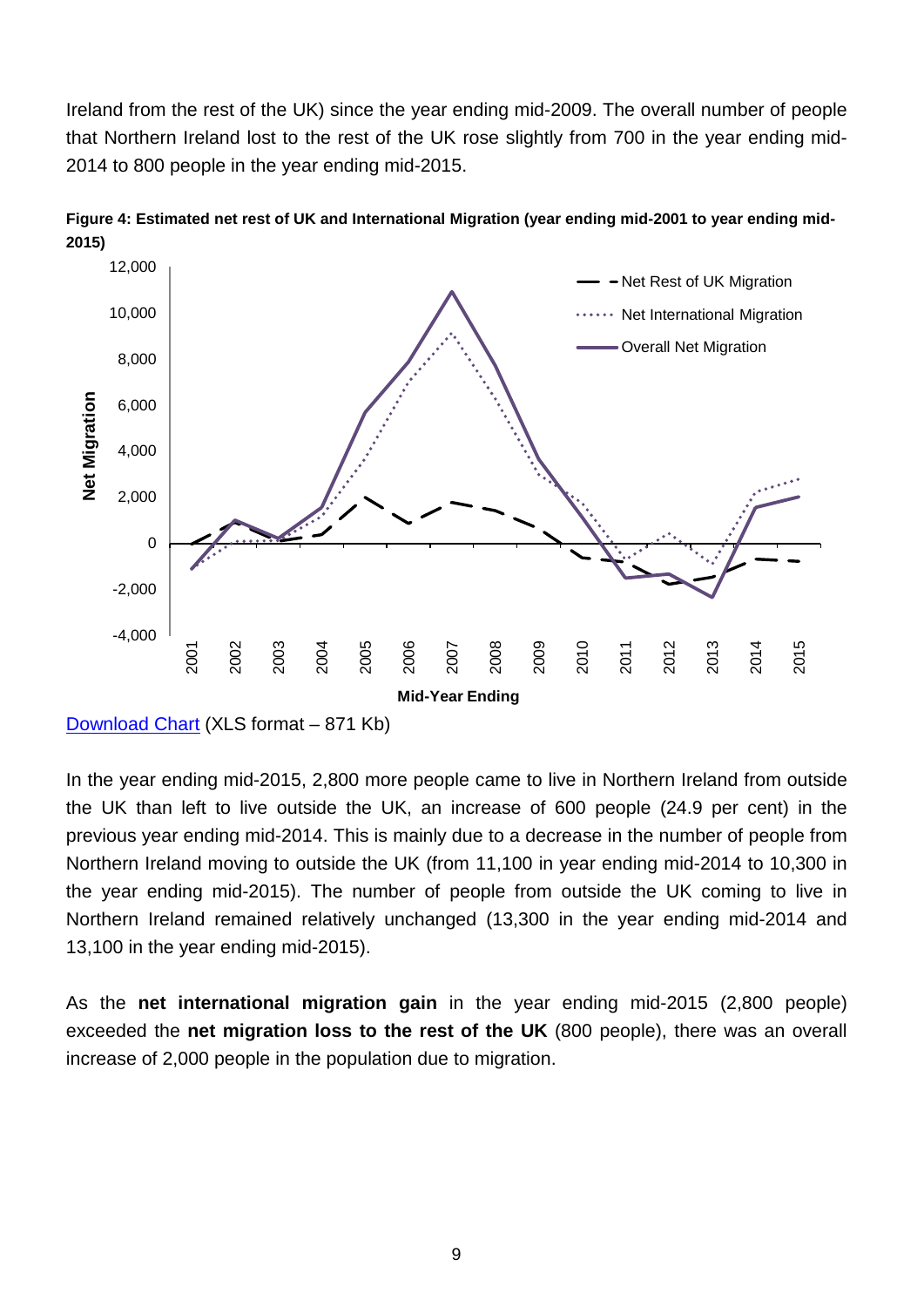#### <span id="page-9-0"></span>**2.3 International Migration Estimates for Northern Ireland**

Figure 5 shows that while there was a moderate decrease of 1.6 per cent (200 people) in the number of people coming to live in Northern Ireland from outside the UK (i.e. international inflows) in the year ending mid-2015 (down to 13,100), the number of people leaving Northern Ireland to live outside the UK (i.e. international outflows) has continued to decline in the same period (down from 11,100 in the year ending mid-2014 to 10,300 in the year ending mid-2015, a decrease of 6.9 per cent). This follows on from an 18.8 per cent fall (2,600 people) in the number of international outflows in the previous year. These decreases mean that in the year ending mid-2015 international outflows were at the lowest level since the year ending mid-2006.





[Download Chart](http://www.nisra.gov.uk/archive/demography/population/migration/Mig1415-Fig5.xls) (XLS Format – 870Kb)

#### <span id="page-9-1"></span>*2.3.1 International Migration Estimates by Local Government District*

Belfast Local Government District had the highest numbers of both international inflows (4,500 people) and international outflows (3,900 people) in the year ending mid-2015. These international flows into and out of Belfast as a proportion of the total Northern Ireland flows are 34.3 and 37.6 per cent respectively. This can be explained by Belfast Local Government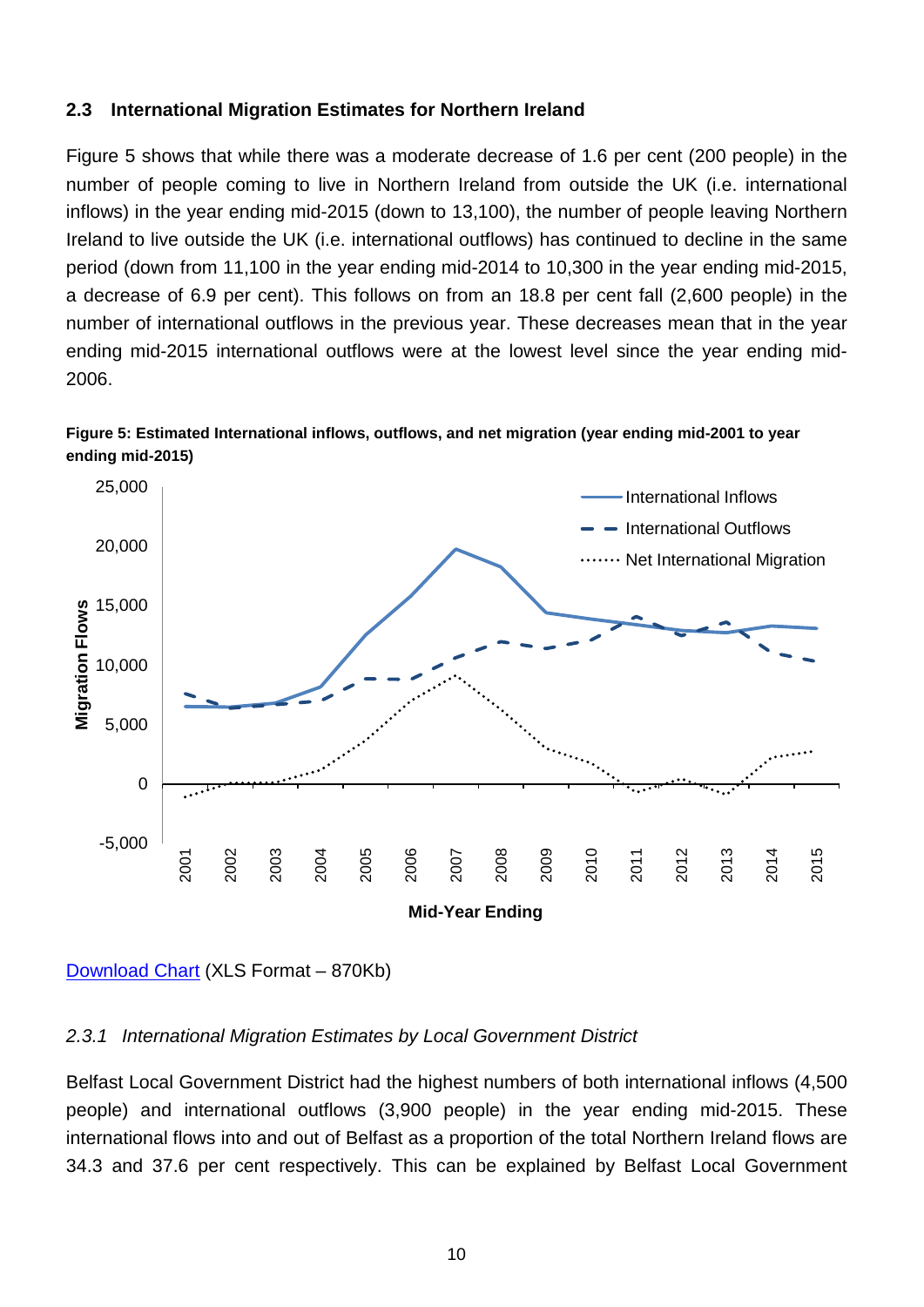District having the largest proportion of the Northern Ireland population living in that district, as well as being a central hub for employment and education.

Despite the large migration flows, Belfast had only the third highest level of net inward international migration in the year ending mid-2015 (600 people), after Armagh City, Banbridge and Craigavon (1,100 people) and Mid Ulster (600 people) Local Government Districts. Three Local Government Districts experienced net outflows of international migrants: Derry City and Strabane (200 people), Ards and North Down (100 people) and Causeway Coast and Glens (100 people) (see Figure 6 and Map 1).

**Figure 6: Estimated International inflows, outflows and net migration by Local Government District (year ending mid-2015)**



#### **Local Government District (ordered by net migration)**

[Download Chart](http://www.nisra.gov.uk/archive/demography/population/migration/Mig1415-Fig6.xls) (XLS Format – 876Kb)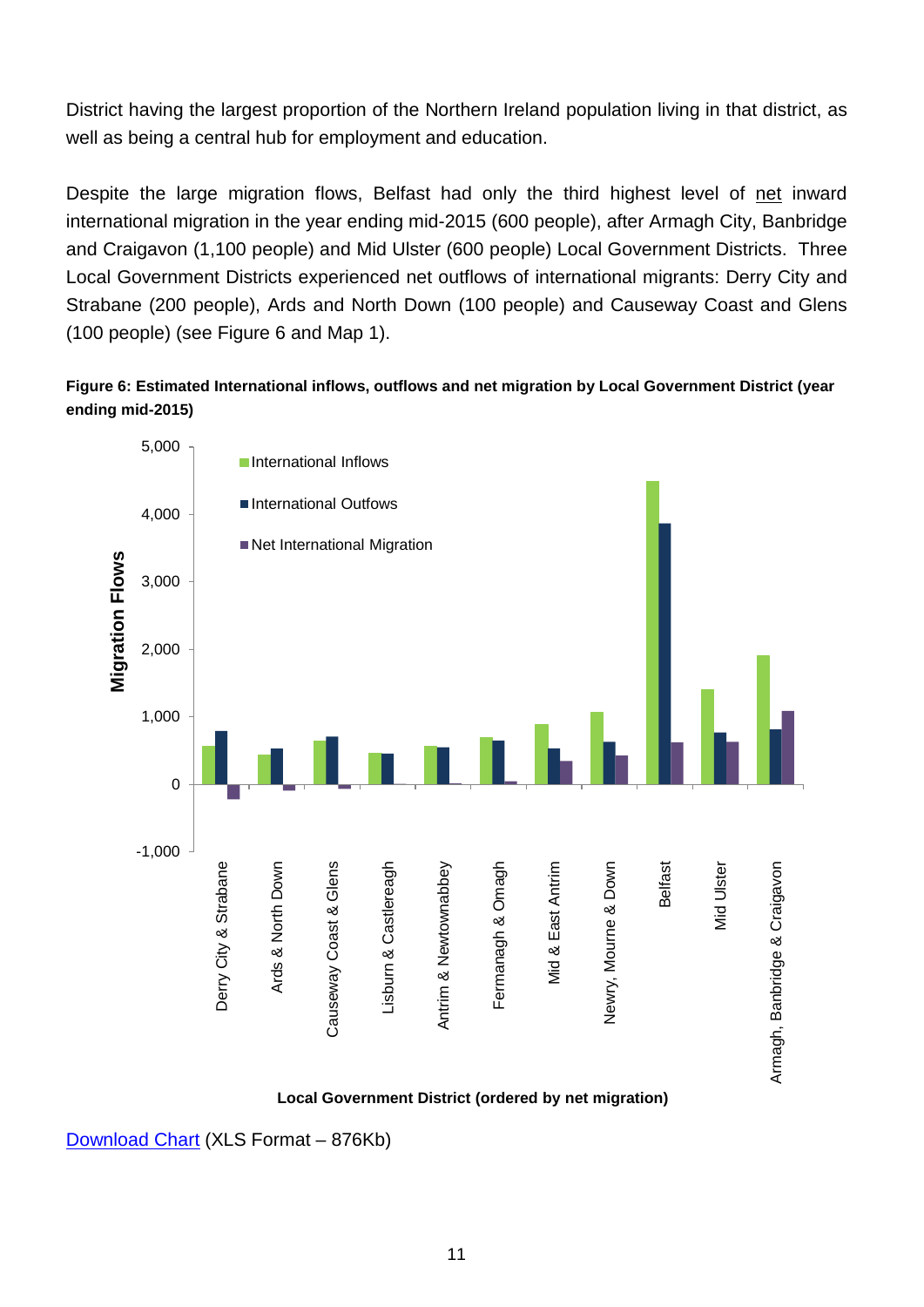#### **Map 1: Net International Migration by Local Government District (year ending mid-2015)**

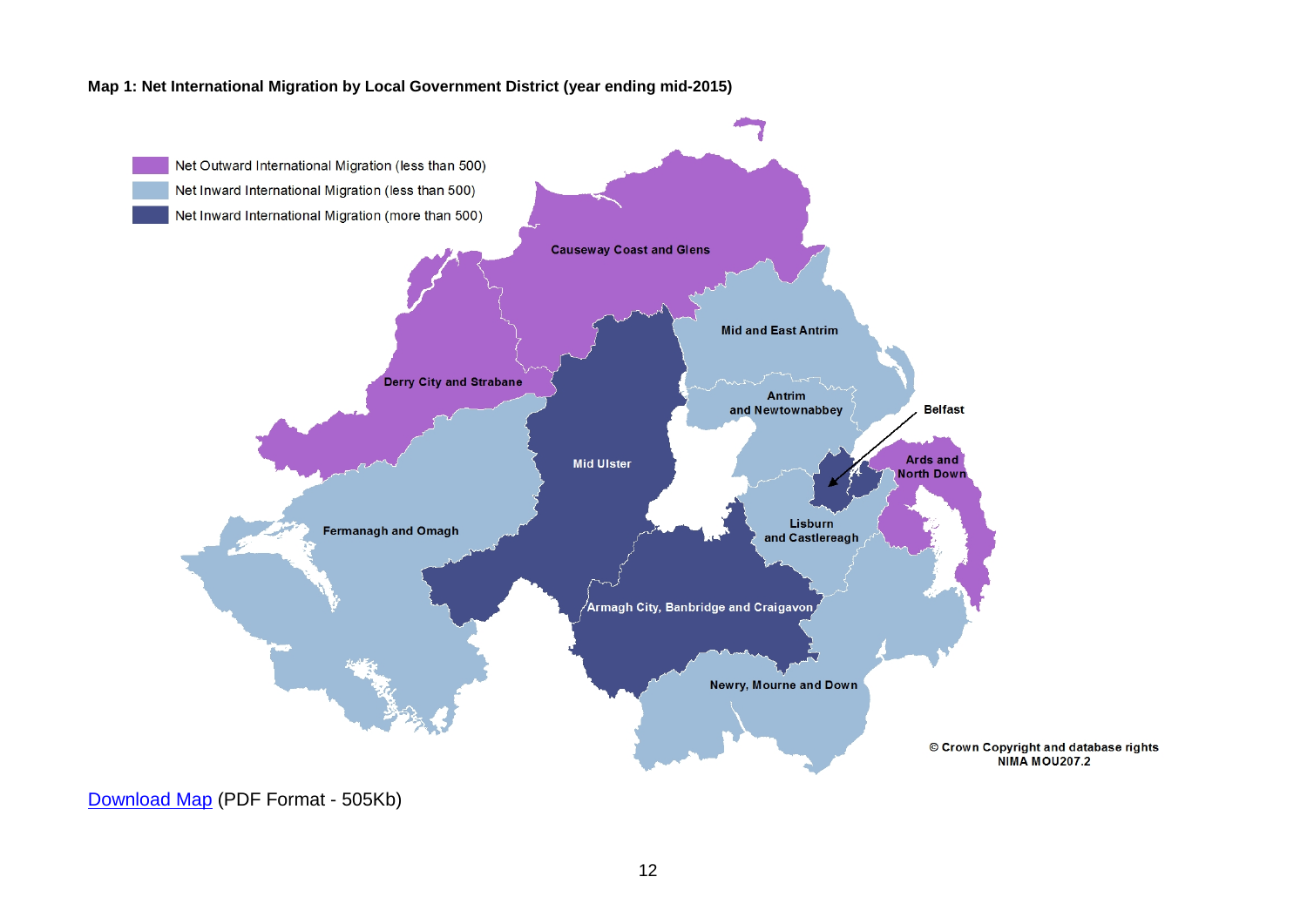#### <span id="page-12-0"></span>*2.3.2 International Migration Estimates by Age*

Figure 7 shows the age distribution of international migrants into and out of Northern Ireland in the year ending mid-2015. Both curves comply with the standard age profile of migration, with a clear childhood curve (falling levels of migration as children get older) and a labour force curve (peaking at young working age). The latter may also include a student peak of those in their late teens and early twenties.

In the year ending mid-2015 international inflows exceeded international outflows for all age groups under 35. The total population increase resulting from net international inward migration was almost evenly split between those aged 18 and under (1,300 people) and those aged 19 to 34 years (1,600 people). The net contribution to international migration for other age groups was relatively negligible (net outflow of approximately 100 people).





It should be noted that there are limited data on the actual reasons why people move: the medical card register records the reasons people give for moving to Northern Ireland, however reasons for moving out of Northern Ireland are not recorded.

[Download Chart](http://www.nisra.gov.uk/archive/demography/population/migration/Mig1415-Fig7.xls) (XLS Format – 867Kb)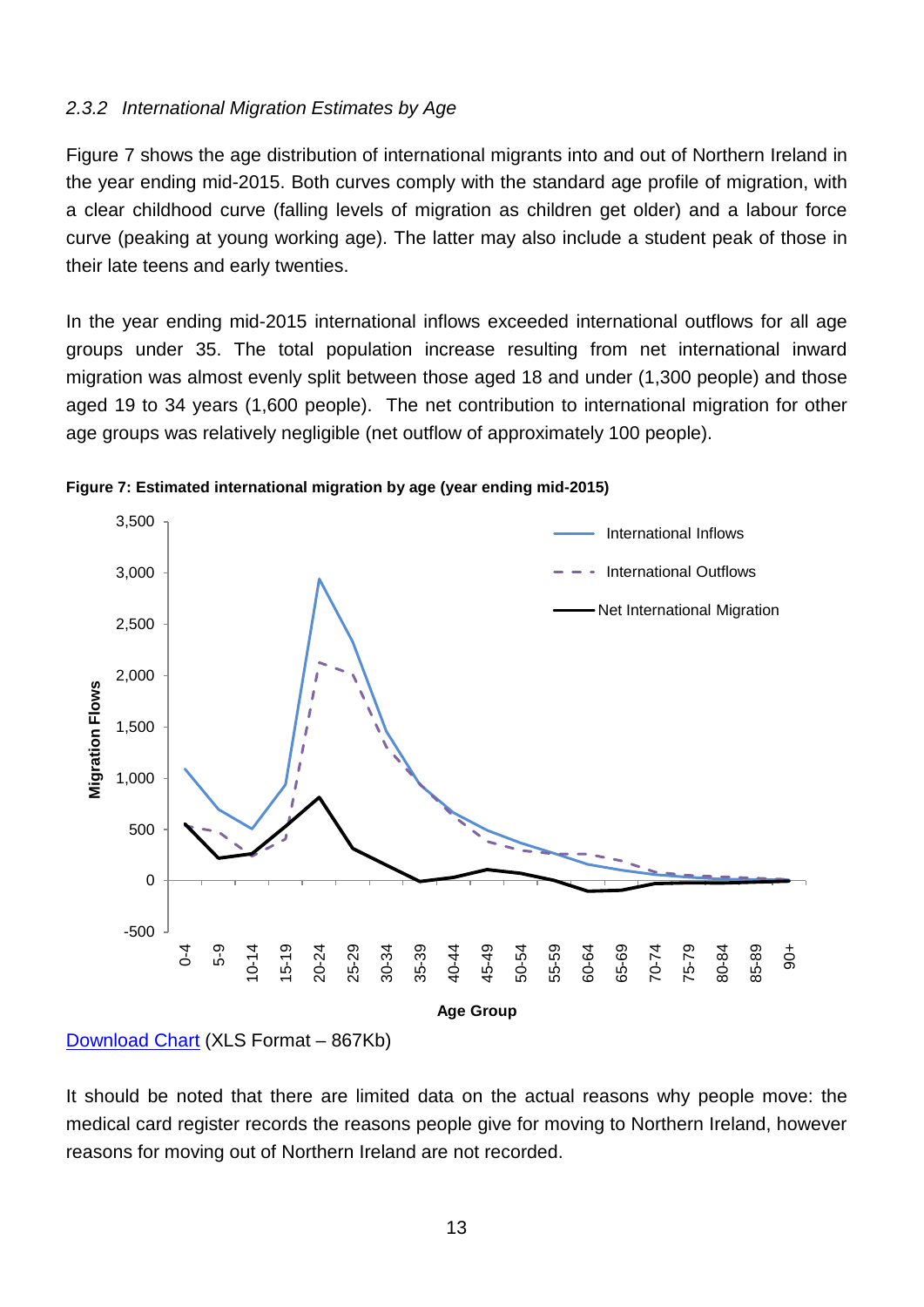## <span id="page-13-0"></span>**2.4 Comparison of International Migration Estimates across the UK**

In the year ending mid-2015, Northern Ireland was the only one of the four UK countries to experience a decrease in international inflows (1.6 per cent, 200 people). Scotland had the largest percentage increase (13.9 per cent, 4,600 people) with Wales (10.0 per cent, 1,500 people) and England (9.2 per cent, 47,700 people) also experiencing increases.

During the same period, all of the UK countries (with the exception of Wales) had decreases in international outflows. Scotland experienced the largest percentage decrease (27.8 per cent) with the number of people leaving Northern Ireland and England falling by 6.9 per cent and 5.8 per cent respectively. In contrast, the number of people leaving Wales to live outside the UK increased by 16.1 per cent.

Figure 8 below shows that, with the exception of the years ending mid-2011 and mid-2013, both Great Britain and Northern Ireland have experienced an overall net inflow of international migrants each year since the year ending mid-2004.

**Figure 8: Net international migration for Great Britain and Northern Ireland per 1,000 of the population (year ending mid-2004 to year ending mid-2015)**



Figure 9 shows the number of international inflows and outflows for Northern Ireland as a proportion of the UK international inflows and outflows over time. It also shows that the Northern Ireland population as a proportion of the UK population has been stable at just under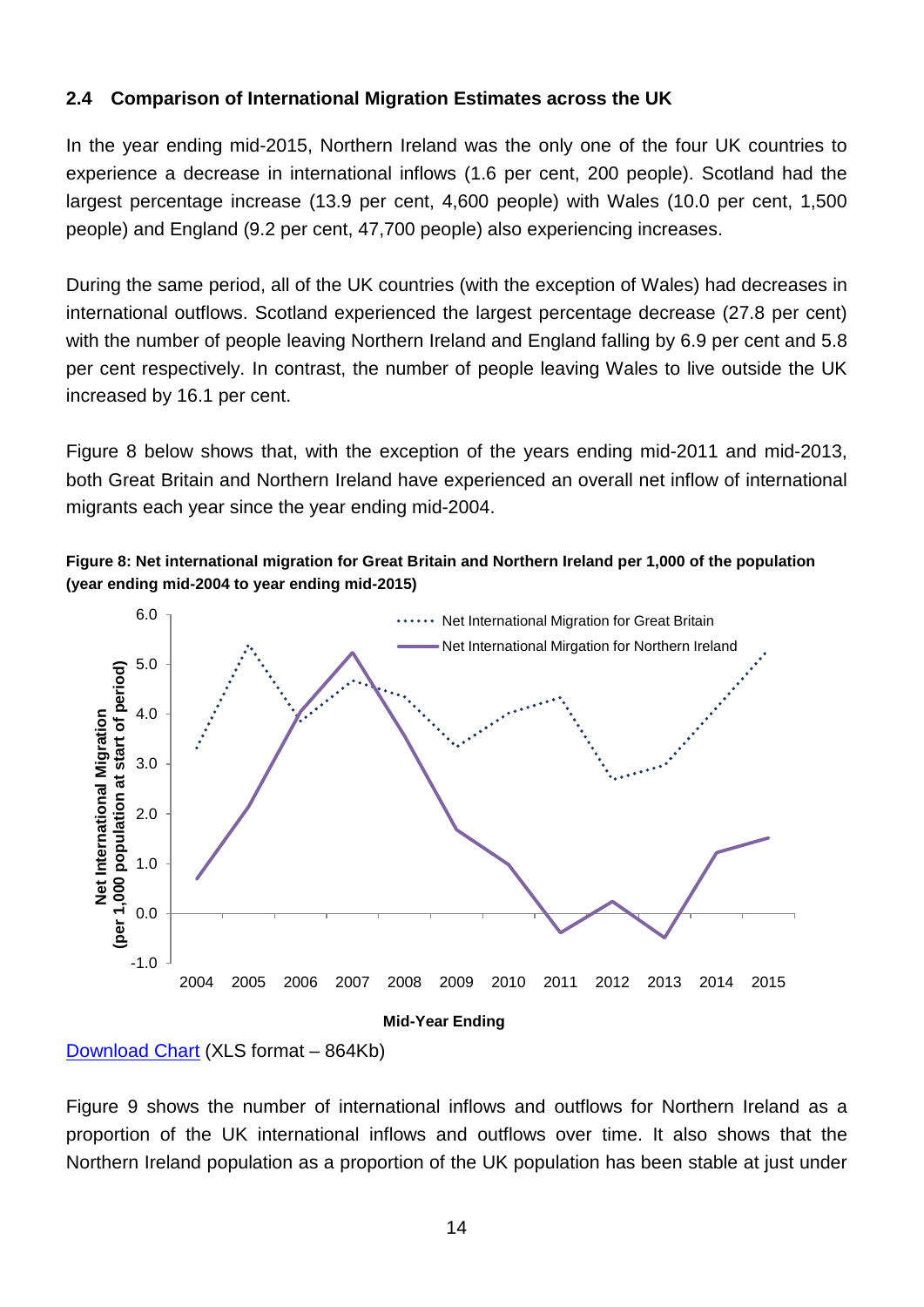3 per cent throughout this period. From this chart it can be seen that the proportion of UK international outflows from Northern Ireland have been more changeable in the most recent years, as well as being higher than the relatively stable proportion of UK international inflows into Northern Ireland. Since mid-year ending mid-2008 Northern Ireland has experienced a larger share of international outflows relative to its proportion of the UK population, and a smaller share of international inflows.





#### **Mid-Year Ending**

#### [Download Chart](http://www.nisra.gov.uk/archive/demography/population/migration/Mig1415-Fig9.xls) (XLS format – 867Kb)

In the case of Belfast Local Government District, the proportion of international inward migration in the year ending mid-2015 is almost double the proportion represented by its population at the start of the period (i.e. mid-2014). This is similar to main cities in the UK where the proportion of international inward migration is more than double the proportion represented by their population share. These cities are central hubs for employment and education (see Table 1).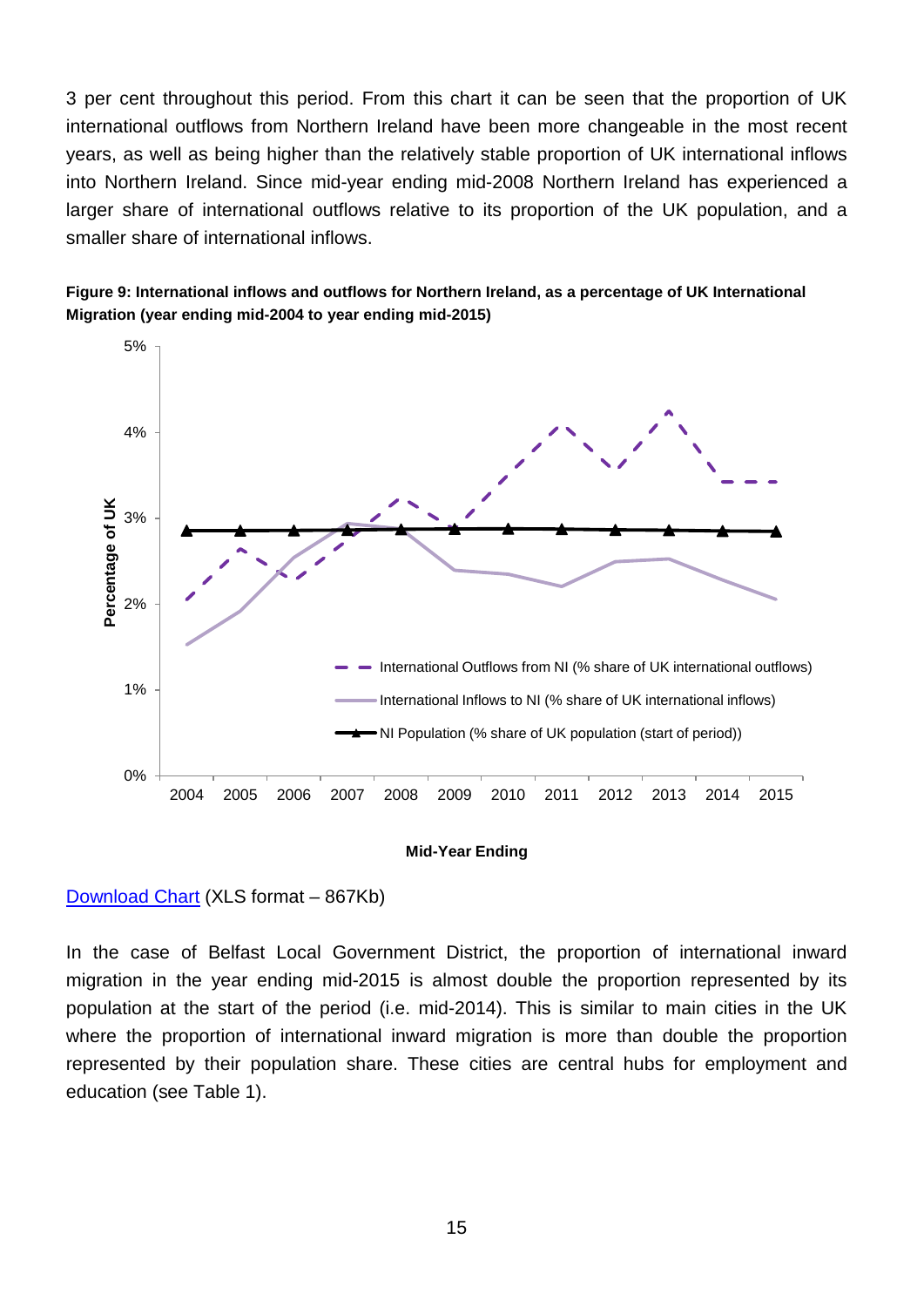**Table 1: Population and international migration in main cities as a proportion of respective UK countries (year ending mid-2015)**

|                               |                 | <b>International inflows</b> | <b>International outflows</b> |
|-------------------------------|-----------------|------------------------------|-------------------------------|
|                               | <b>Area</b>     | to area (as a                | from area (as a               |
|                               | population (as  | proportion of total          | proportion of total           |
|                               | a proportion of | international inflows        | international outflows        |
|                               | country         | to that country)             | from that country)            |
|                               |                 |                              |                               |
| <b>Main City (UK Country)</b> | population)*    | year ending mid-2015         | year ending mid-2015          |
| Belfast** (Northern Ireland)  | 18.3%           | 34.3%                        | 37.6%                         |
| London (England)              | 15.7%           | 38.9%                        | 33.4%                         |
| Cardiff & Swansea (Wales)     | 19.3%           | 47.6%                        | 45.3%                         |

*\*Population share is calculated at the start of the period (i.e. in this case mid-2014) \*\*Belfast Local Government District*

<span id="page-15-0"></span>[Download Table](http://www.nisra.gov.uk/archive/demography/population/migration/Mig1415-Table1.xls) (XLS format – 900Kb)

# **3 Administrative Data sources for International Migration**

This section provides information from a number of administrative data sources relating to international migration for Northern Ireland. As mentioned in Section 1.3, it is important to note that these sources may not always be directly comparable with the official migration estimates due to inconsistencies with their coverage and time periods. That said, these statistics can provide an indication of the recent changes/trends in international migration for Northern Ireland, while in some cases also providing indications as to the reasons for migrating, and the origins / destinations of international migrants.

It is important to note that one of the administrative sources included in this section is the Medical Card Register which, being the most comprehensive data source that can be used to measure flows to and from Northern Ireland, is the primary source of information used in the production of official migration estimates for Northern Ireland. However, there are known deficiencies with the Medical Card Register which are adjusted for in the production of official estimates (see [Methodology section](#page-27-1) of this bulletin for more details). These adjustments are made to allow for the production of migration estimates by age and gender. Since this section takes the medical card registration data further than its use for official estimates, the figures have been presented in their raw form (i.e. unadjusted) and by calendar year.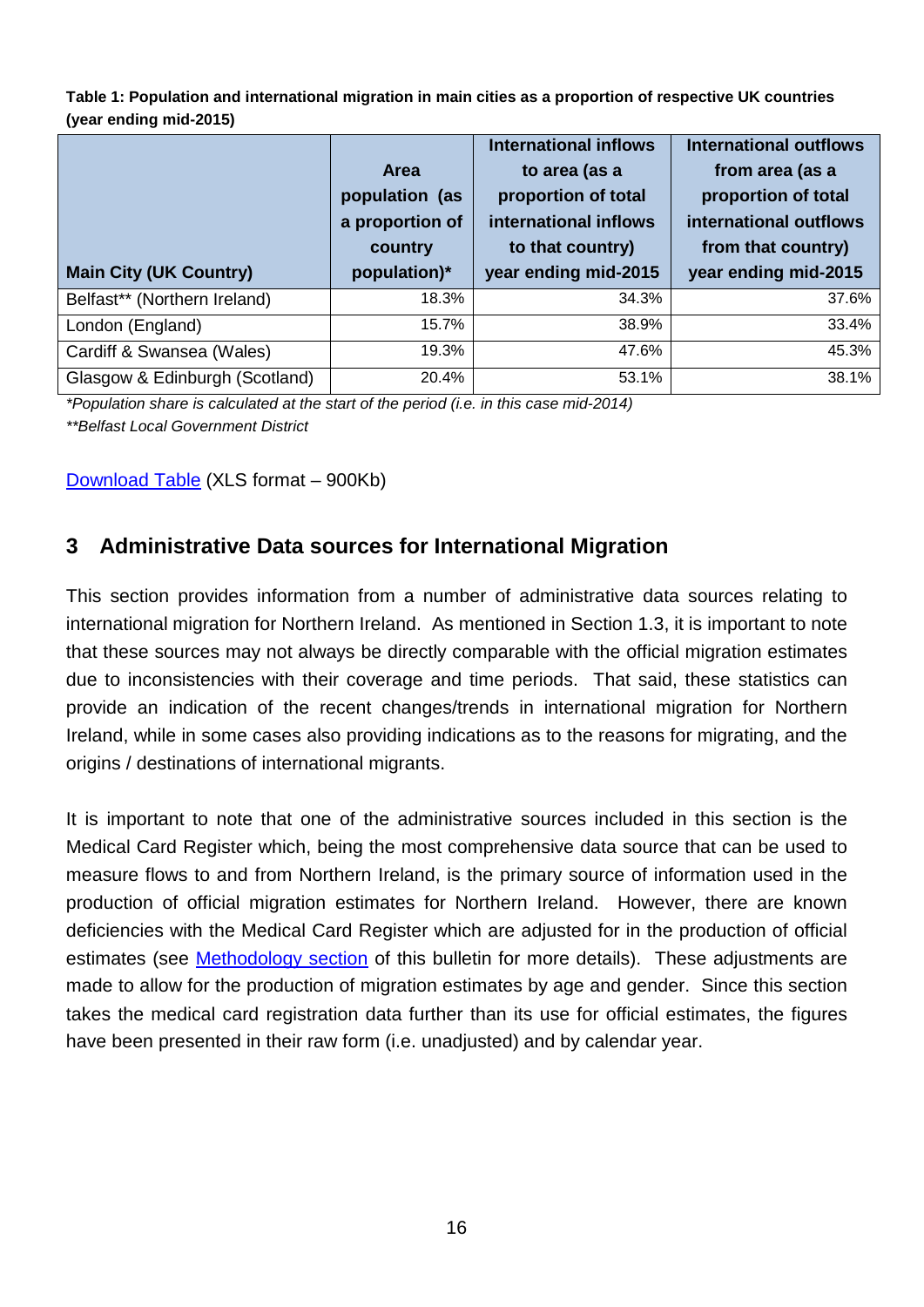## <span id="page-16-0"></span>**3.1 Administrative Sources for International Inflows**

NISRA has reviewed a number of administrative data sources that provide information about people coming to live in Northern Ireland from outside the UK, which are discussed below. More detailed tables and further administrative sources are available on the [NISRA website.](http://www.nisra.gov.uk/demography/default.asp18.htm)

## <span id="page-16-1"></span>*3.1.1 Medical Card Registration Data (calendar year)*

The Medical Card Register is maintained by the Health and Social Care Business Services Organisation (BSO) and is a list of patients registered with a family doctor. At the outset it is acknowledged that while it is advisable for those who come to Northern Ireland to live to register with a GP, not all elect to do so. While this will result in a degree of undercoverage, the information can nevertheless provide valuable insight into the country of previous residence and the reason for moving to Northern Ireland for those international in-migrants who did register with a GP. This in turn can be helpful in terms of planning service provision in areas such as, for example, language support.

In the calendar year to December 2015 the Medical Card Register shows 12,700 new international medical registrations in Northern Ireland – a modest 0.45 per cent increase since 2014.

Analysing medical card data by country of last residence shows that in the calendar year 2015, Poland and the Republic of Ireland were listed the top two most prevalent countries of last residence for people coming to live in Northern Ireland from outside the UK. Levels of new registrations from these two countries have remained broadly consistent in recent years with numbers from Poland and the Republic of Ireland averaging at around 1,900 and 1,600 per year respectively over the six calendar years from 2010 to 2015.

In the calendar year 2015 Romania was the third most prevalent country listed as the previous place of residence for the second year in a row (see Figure 10), albeit figures have remained relatively unchanged since 2014. However, from 2013 to 2014 new registrations from Romania increased sharply (from 200 to 1,400) due to Romanian nationals being given the same rights as other EEA nationals to live and work in the UK $<sup>6</sup>$  $<sup>6</sup>$  $<sup>6</sup>$  on 1 January 2014.</sup>

<span id="page-16-2"></span> $\overline{6}$ [https://www.citizensadvice.org.uk/benefits/coming-from-abroad-and-claiming-benefits-the-habitual-residence](https://www.citizensadvice.org.uk/benefits/coming-from-abroad-and-claiming-benefits-the-habitual-residence-test/eea-nationals-and-the-habitual-residence-test/bulgarian-and-romanian-nationals-claiming-benefits/)[test/eea-nationals-and-the-habitual-residence-test/bulgarian-and-romanian-nationals-claiming-benefits/](https://www.citizensadvice.org.uk/benefits/coming-from-abroad-and-claiming-benefits-the-habitual-residence-test/eea-nationals-and-the-habitual-residence-test/bulgarian-and-romanian-nationals-claiming-benefits/)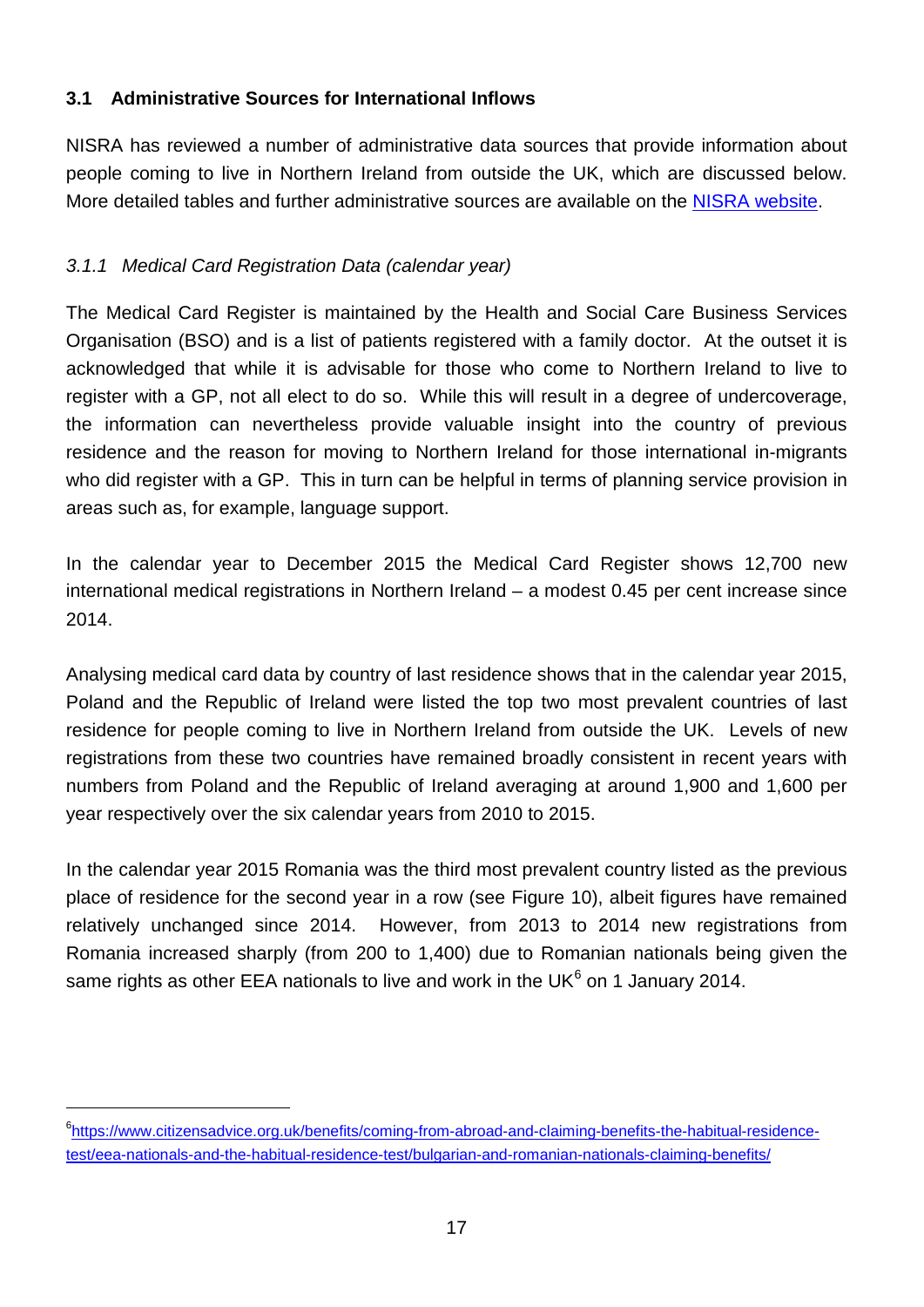

#### **Figure 10: Northern Ireland Medical card registrations from non-UK nationals by country of last residence\* (January 2010-December 2015)**

*\*The countries included are the top five most prevalent in the latest calendar year (i.e. 2015).*

[Download Chart](http://www.nisra.gov.uk/archive/demography/population/migration/Mig1415-Fig10.xls) (XLS format – 114Kb)

As highlighted in Table 2, Romania was a top three country of last residence for new medical registrations in a number of LGDs for the second year in a row. It was the top country listed for Belfast and Mid & East Antrim LGDs. With the exception of Belfast, Poland appears in the top three listed countries of previous residence in each of the 11 LGDs.

| Table 2: Northern Ireland Medical Card Registrations from non-UK nationals by top three countries of last |
|-----------------------------------------------------------------------------------------------------------|
| residence for each Local Government District (January to December 2015)                                   |
| Ton Countries (January to December 2015)                                                                  |

|                                    | <b>Top Countries (January to December 2015)</b> |                       |                        |
|------------------------------------|-------------------------------------------------|-----------------------|------------------------|
|                                    | <b>First Country</b>                            | <b>Second Country</b> | <b>Third Country</b>   |
| <b>Area</b>                        | (Number)                                        | (Number)              | (Number)               |
| <b>Antrim &amp; Newtownabbey</b>   | Poland (100)                                    | Romania (100)         | Lithuania (100)        |
| Ards & North Down                  | Lithuania (<50)                                 | Romania (<50)         | Poland $(<50)$         |
| Armagh City, Banbridge & Craigavon | Poland (400)                                    | Lithuania (300)       | Portugal (300)         |
| <b>Belfast</b>                     | Romania (400)                                   | China (400)           | Rol (400)              |
| <b>Causeway Coast &amp; Glens</b>  | Poland (100)                                    | Rol (100)             | Germany (<50)          |
| Derry City & Strabane              | Rol (200)                                       | Poland $(<50)$        | USA $(50)$             |
| Fermanagh & Omagh                  | Rol (200)                                       | Poland (100)          | Hungary (100)          |
| <b>Lisburn &amp; Castlereagh</b>   | <b>Poland (100)</b>                             | Rol (100)             | Romania (<50)          |
| <b>Mid &amp; East Antrim</b>       | Romania (400)                                   | <b>Poland (200)</b>   | Czech Republic (100)   |
| <b>Mid Ulster</b>                  | East Timor (300)                                | <b>Poland (200)</b>   | Lithuania (200)        |
| Newry, Mourne & Down               | Rol (300)                                       | <b>Poland (200)</b>   | Bulgaria (100)         |
| Northern Ireland                   | Poland (1,900)                                  | Rol (1,500)           | <b>Romania (1,400)</b> |

*RoI = Republic of Ireland*

[Download Table](http://www.nisra.gov.uk/archive/demography/population/migration/Mig1415-Table2.xls) (XLS format – 899Kb)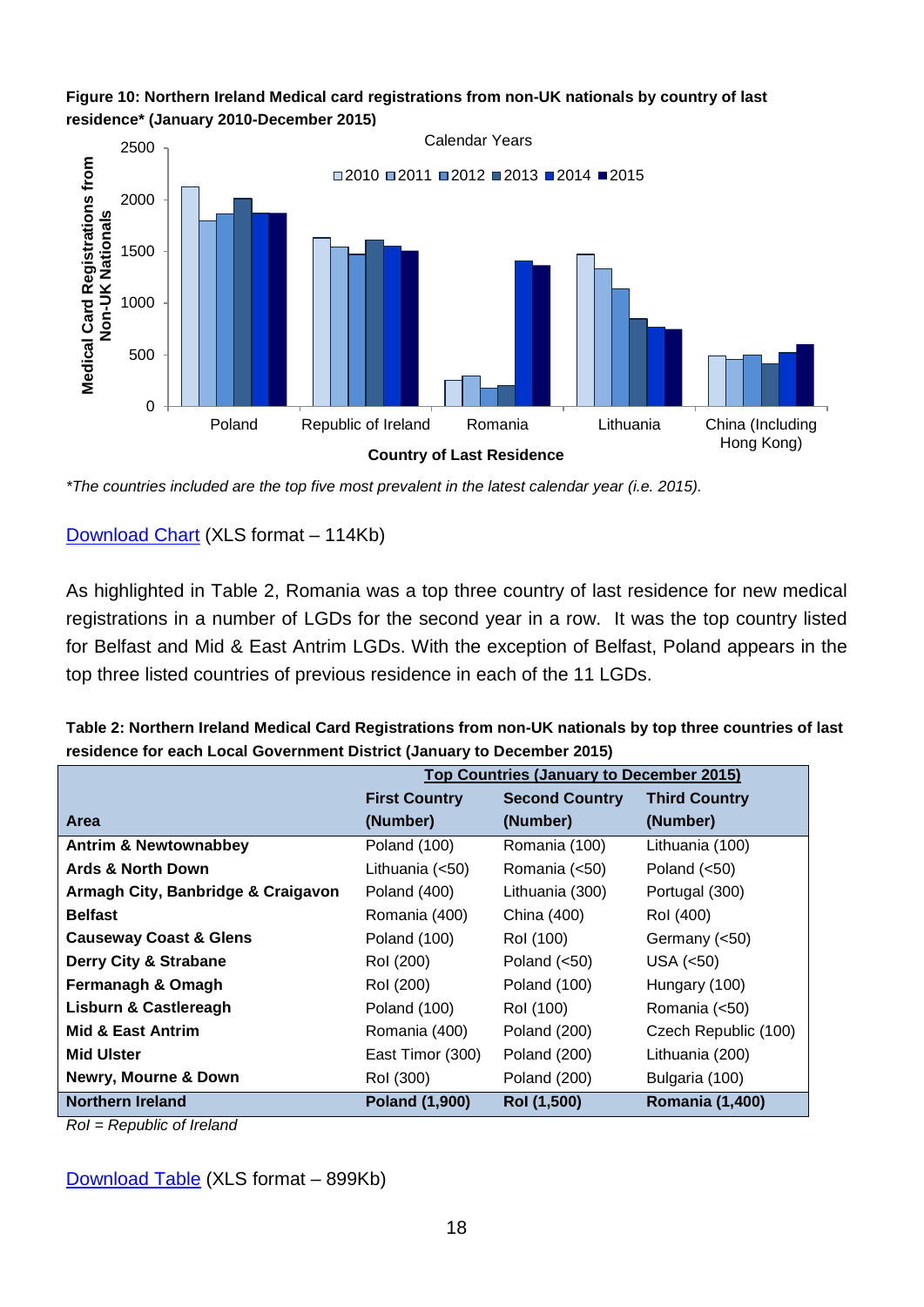The main reason given for coming to live in Northern Ireland on new medical card registrations from outside the UK in 2015 was work (47.6 per cent), followed by family (25.8 per cent) and education (13.0 per cent). More than three quarters (76.2 per cent) of the migrants who completed new registrations and indicated education as the main reason, came to live in Belfast Local Government District.

The main reasons also vary by country of last residence with 88.5 per cent of inflows from Malaysia (100 people) and 78.7 per cent from China (400 people) indicating they had come to Northern Ireland for education purposes in the calendar year to December 2015. Over 80 per cent of inflows from East Timor (400 people) and Slovakia (200 people) arrived for work, with 63.2 per cent of arrivals from Australia (100 people) coming here for family reasons.

## <span id="page-18-0"></span>*3.1.2 National Insurance Numbers (NINo) (financial year)*

 $\overline{a}$ 

National Insurance Number (NINo) data is a useful source when looking at international migration into Northern Ireland since information is available for overseas nationals in Northern Ireland<sup>[7](#page-18-1)</sup> who have either (i) applied for a national insurance number (i.e. NINo applications) or (ii) applied for and received a national insurance number (i.e. NINo registrations). NINo application and registration data is available by financial year (i.e. April to March) from the Northern Ireland Department for Communities (DfC) and the [Department for Work and](https://www.gov.uk/government/statistics/national-insurance-number-allocations-to-adult-overseas-nationals-to-june-2016)  [Pensions \(DWP\)](https://www.gov.uk/government/statistics/national-insurance-number-allocations-to-adult-overseas-nationals-to-june-2016) respectively.

Figure 11 shows the trend in the number of NINo applications and registrations since the financial year ending March 2004. There was a large increase in the number of applications and registrations between 2006 and 2007 with applications continuing to rise until the financial year ending 2008. As suggested for medical card registrations, these increases can be attributed to the arrival of people resulting from the accession of countries into the EU since 2004.

In the financial year ending 2016, while there was a modest increase of 4.5 per cent in the number of applications (from 16,140 to 16,870), there was a decrease in the number of registrations associated with non-UK nationals, falling by 7.0 per cent (from 11,400 to 10,600).

<span id="page-18-1"></span> $<sup>7</sup>$ It is important to remember that people arriving in Northern Ireland may not necessarily choose to apply for a</sup> National Insurance Number at the time of their arrival. As such, some of the NINo data may relate to people already living in Northern Ireland rather than new arrivals.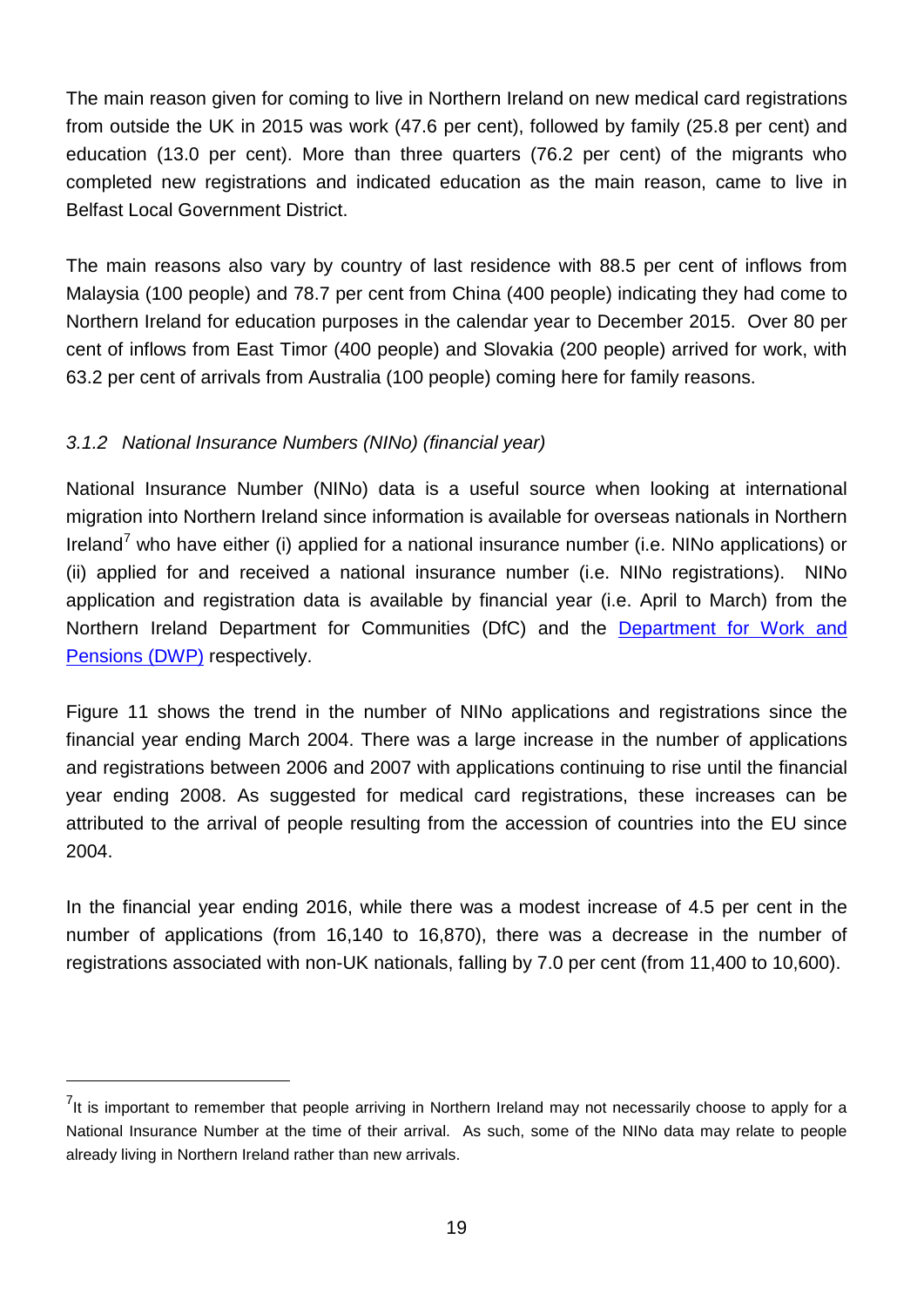



[Download Chart](http://www.nisra.gov.uk/archive/demography/population/migration/Mig1415-Fig11.xls) (XLS format – 867Kb)

### NINo Applications from non-UK Nationals

Figure 12 shows the number of NINo applications from nationalities which were the top five most prevalent in the financial year to March 2016, and provides historical data for these nationalities going back to 2010. Applications from nationals from the Republic of Ireland were the most prevalent in the financial year ending March 2016 (3,900 applications), having increased from 2,700 applications in the financial year ending March 2010. Applications from Polish nationals (the second most popular nationality) have been more or less consistent in the past three years (at around 2,700 applications) after experiencing a notable rise from 2,200 in the financial year ending March 2013.

The number of applications from Romanian nationals increased by 300 (12.0 per cent) in the financial year ending March 2016. This followed increases of 700 and 1,500 in the two previous financial years which, as suggested for medical card registrations, may be due to Romanian nationals being given the same rights as other EEA nationals to live and work in the  $UK<sup>8</sup>$  $UK<sup>8</sup>$  $UK<sup>8</sup>$  on 1 January 2014. In the financial year ending March 2016, there was a notable increase in the number of applications from Portuguese nationals, rising by 300 to 1,200 (28.7 per cent), with Lithuania experiencing a modest fall of 7.2 per cent to 1,000 (see Figure 12).

<span id="page-19-0"></span> $\overline{8}$ [https://www.citizensadvice.org.uk/benefits/coming-from-abroad-and-claiming-benefits-the-habitual-residence](https://www.citizensadvice.org.uk/benefits/coming-from-abroad-and-claiming-benefits-the-habitual-residence-test/eea-nationals-and-the-habitual-residence-test/bulgarian-and-romanian-nationals-claiming-benefits/)[test/eea-nationals-and-the-habitual-residence-test/bulgarian-and-romanian-nationals-claiming-benefits/](https://www.citizensadvice.org.uk/benefits/coming-from-abroad-and-claiming-benefits-the-habitual-residence-test/eea-nationals-and-the-habitual-residence-test/bulgarian-and-romanian-nationals-claiming-benefits/)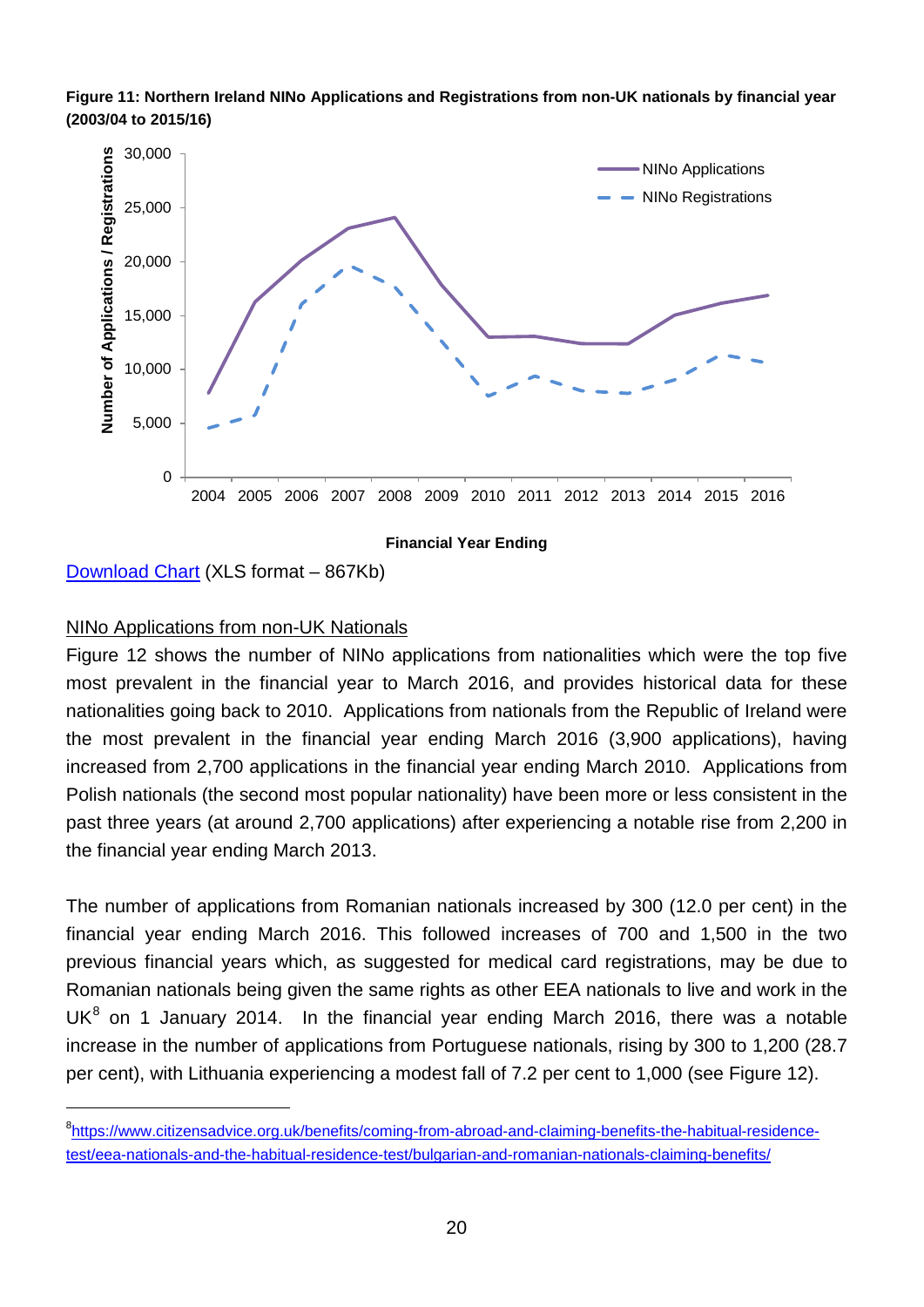



*\*The nationalities included are the top five most prevalent in the latest financial year (i.e. 2016).* \*The nationalities included are the top five most prevalent in the latest financial year (i.e. 2016).

[Download Chart](http://www.nisra.gov.uk/archive/demography/population/migration/Mig1415-Fig12.xls) (XLS format – 867Kb)

### NINo Registrations to non-UK Nationals

Figure 13 shows the number of NINo registrations from nationalities which were the top five most prevalent in the financial year to March 2016, and provides historical data for these nationalities going back to 2010. Registrations from Polish nationals were the most prevalent in the financial year ending March 2016 (2,100 registrations), despite having fallen 300 (11.3 per cent) since March 2015. Registrations from Romanian nationals (the second most prevalent nationality in 2016) have seen the largest increases over the years since the financial year ending March 2013, most notably between the financial years ending March 2014 and March 2015 where the numbers of registrations increased from 500 to 1,800.

Interestingly, when looking at applications and registrations together, whilst there has been a steady increase in the number of NINo *applications* from nationals from the Republic of Ireland since the 2010 financial year, the number of annual *registrations* over this period has remained broadly stable, averaging at around 1,100.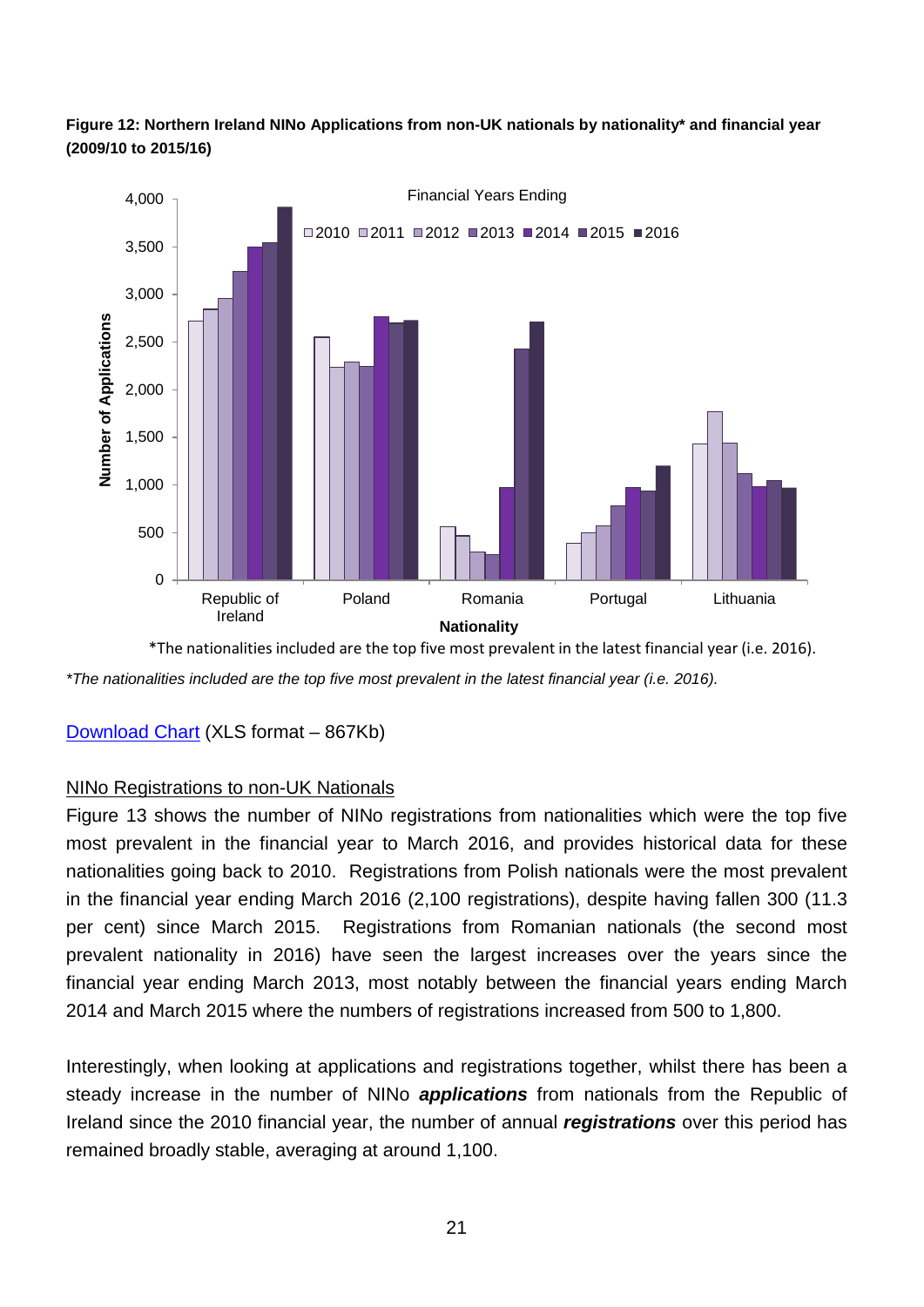



*\*The nationalities included are the top five most prevalent in the latest financial year (i.e. 2016).*

[Download Chart](http://www.nisra.gov.uk/archive/demography/population/migration/Mig1415-Fig13.xls) (XLS format – 874Kb)

### <span id="page-21-0"></span>*3.1.3 Birth registration data (calendar year)*

The [Vital Statistics](http://www.nisra.gov.uk/demography/default.asp2.htm) Team within NISRA provide statistics on births registered by the General Register Office (GRO) for Northern Ireland – information which includes the parents' country of birth. Table 3 shows that the proportion of children born in Northern Ireland whose mother was born outside the UK has notably increased over the last ten calendar years to December 2015. In the calendar year to December 2005, 8.1 per cent of babies were born to non UK-born mothers (1,800 babies out of 22,300), rising to 12.6 per cent (3,200 babies out of 25,300) by December 2010. The change in the proportion of births to non-UK born mothers was much greater in the first half of the decade 2005-15 than in the second half, where the proportion remained at 12.6 per cent.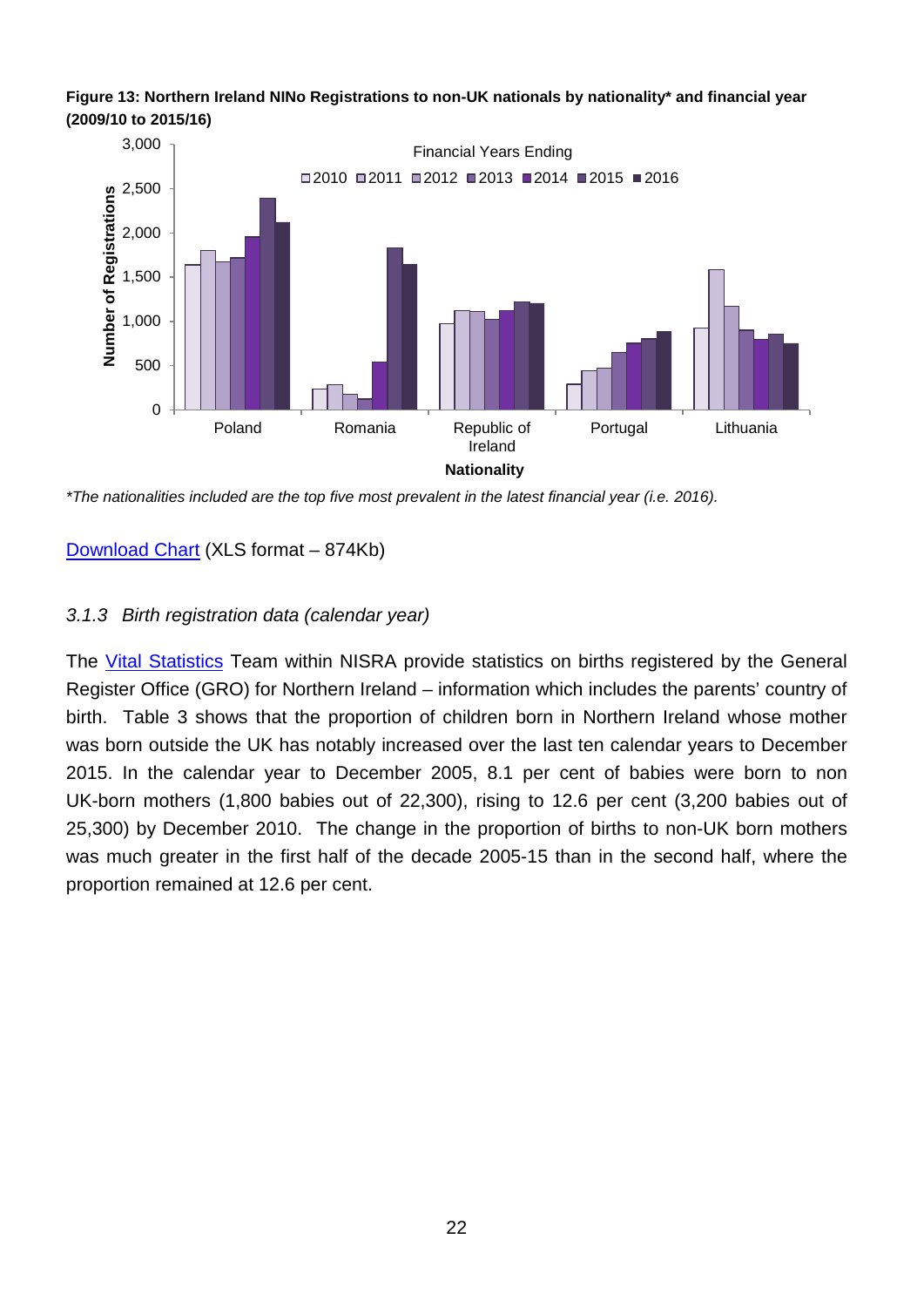| <b>Mother's Country</b>     | <b>Registration Year (January to December)</b> |                             |        |
|-----------------------------|------------------------------------------------|-----------------------------|--------|
| of Birth                    | 2005                                           | 2010                        | 2015   |
|                             |                                                | <b>Number of Births</b>     |        |
| Northern Ireland            | 19,000                                         | 20,800                      | 20,000 |
| Rest of UK                  | 1,500                                          | 1,300                       | 1,200  |
| UK.                         | 20,500                                         | 22,100                      | 21,200 |
| Republic of Ireland (RoI)   | 700                                            | 700                         | 600    |
| <b>A8 Countries</b>         | 100                                            | 1200                        | 1,200  |
| <b>All Other Countries</b>  | 1000                                           | 1200                        | 1,200  |
| Unknown                     | < 100                                          |                             |        |
| <b>Outside the UK</b>       | 1,800                                          | 3,200                       | 3,100  |
| <b>All Births</b>           | 22,300                                         | 25,300                      | 24,200 |
| <b>Proportion of Births</b> |                                                | <b>Proportion of Births</b> |        |
| UK                          | 91.8%                                          | 87.4%                       | 87.4%  |
| <b>Outside the UK</b>       | 8.1%                                           | 12.6%                       | 12.6%  |

**Table 3: Births by mother's country of birth (January to December 2005, 2010 and 2015)**

[Download Table](http://www.nisra.gov.uk/archive/demography/population/migration/Mig1415-Table3.xls) (XLS format – 849Kb)

### <span id="page-22-0"></span>*3.1.4 2011 Census*

 $\overline{a}$ 

A census of population is normally taken every ten years and is carried out by the [NISRA](http://www.nisra.gov.uk/census.html)  [Census Office.](http://www.nisra.gov.uk/census.html) The latest Census took place on 27 March 2011 and included a question on address 1 year ago. While the Census can't provide figures for those coming to Northern Ireland from outside the UK in recent years, it can be a useful tool to assess the accuracy of both the medical card registrations in 2011 and the official migration estimates for mid-2011.

In November 2014, the Office for National Statistics reported on responses to the question "One year ago, what was your usual address?" from the 2011 Census for all UK countries<sup>[9](#page-22-1)</sup>. It was estimated that in Northern Ireland 13,600 people lived outside the UK one year before Census day. This compared to 14,200 new registrations on the medical card system from outside the UK in the period April 2010 to March 2011, and to the official estimates for international in-migration for the year ending June 2011 of 13,400 people.

<span id="page-22-1"></span><sup>9</sup> [http://www.ons.gov.uk/ons/dcp171776\\_385836.pdf](http://www.ons.gov.uk/ons/dcp171776_385836.pdf)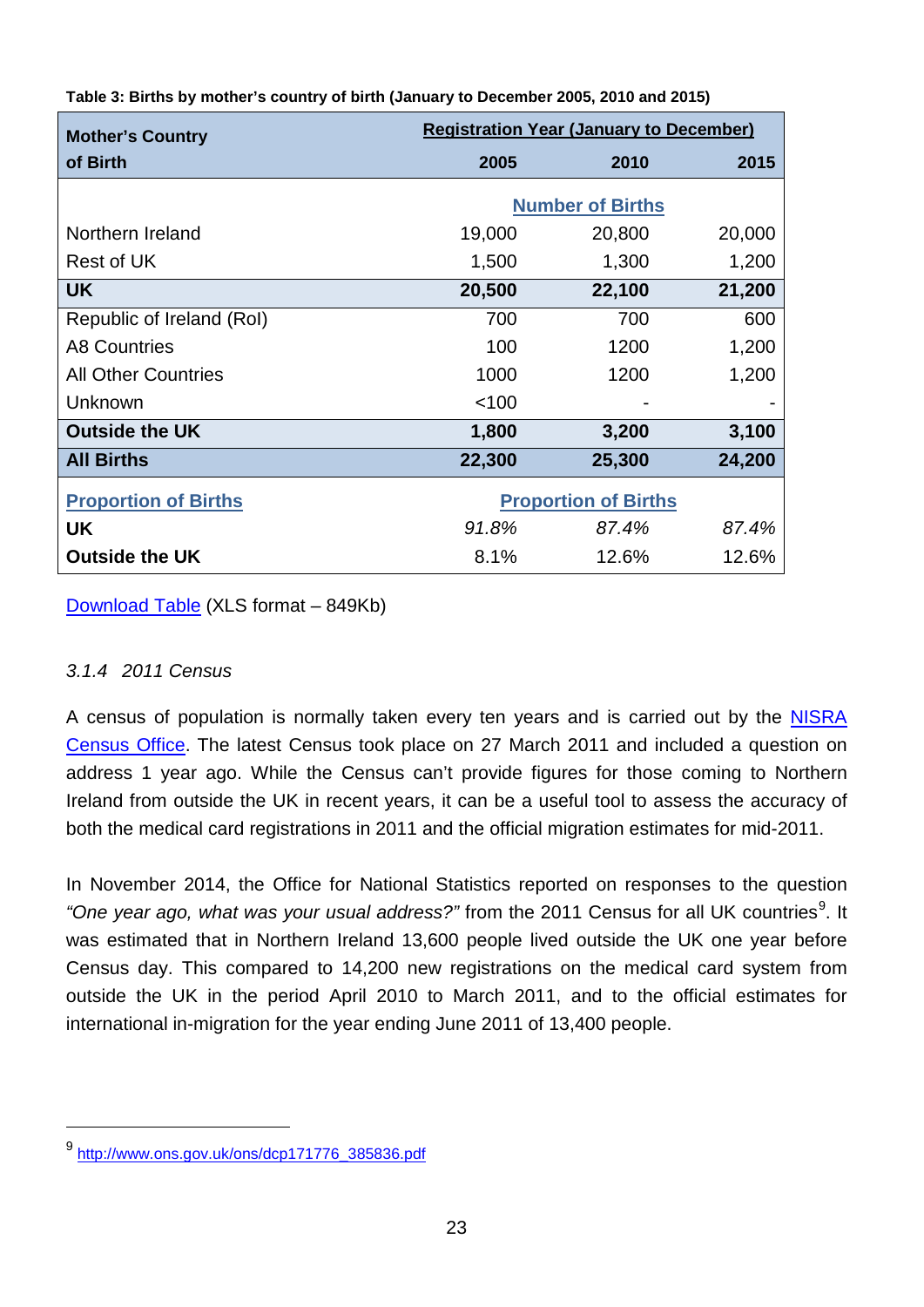## <span id="page-23-0"></span>**3.2 Administrative Sources for International Outflows**

The number of people leaving Northern Ireland is harder to estimate than those arriving, since there are limited data sources available to measure this group. Nonetheless, NISRA has been able to assess information on de-registrations from the Medical Card Register in order to provide some information on those leaving Northern Ireland to a destination outside the UK.

# <span id="page-23-1"></span>*3.2.1 Medical Card De-registration Data (calendar year)*

 $\overline{a}$ 

Before getting into the analysis, it is estimated that approximately 3 out of every 5 people who leave Northern Ireland to live outside the UK actually de-register with their GP. In view of this, for the official international migration estimates, NISRA scales up de-registrations by a factor of 1.67 (i.e.  $5/3$ )<sup>10</sup>. While the inferences that can be drawn from the unadjusted de-registration data in this section will be limited, the information provides some insight into those that did actually de-register with their GP.

In the calendar year January to December 2015, 6,600 medical de-registrations from Northern Ireland to outside the UK were recorded. This is an increase of 400 (6.2 per cent) from 2014. As Figure 14 shows, this increase follows two years where the number of de-registrations had decreased.

<span id="page-23-2"></span> $10$  This scaling factor was determined through analysis of historic population change using results from Censuses of population (see [Methodology Report\)](http://www.nisra.gov.uk/archive/demography/population/midyear/Methodology_2015.pdf).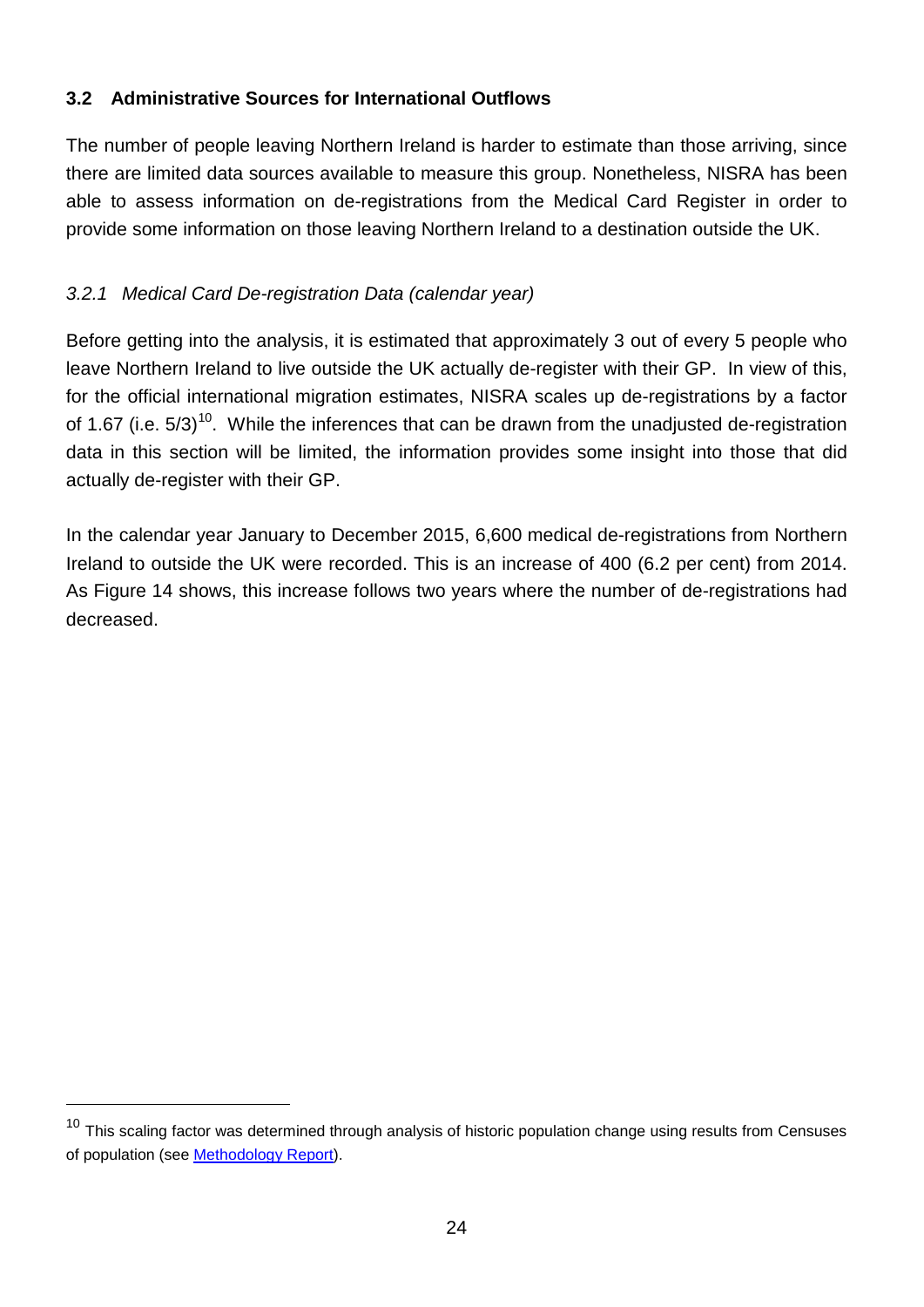



[Download Chart](http://www.nisra.gov.uk/archive/demography/population/migration/Mig1415-Fig14.xls) (XLS format – 86Kb)

The largest proportion of de-registrations in 2015 was in Belfast Local Government District (38.3 per cent, or 2,500 out of the total 6,600 de-registrations). This is the only district whose proportion of de-registrations exceeded 10 per cent.

Since 2005 information has been collected at the original medical card registration relating to (i) the previous country of residence and (ii) the reason for coming to Northern Ireland to live. Therefore, it is possible to split the analysis of medical card de-registrations to outside the UK into two groups:

- 1. those who originally came to Northern Ireland from outside the UK since 2005 (i.e. international immigrants), and
- 2. those who did not<sup>[11](#page-24-0)</sup>.

 $\overline{a}$ 

<span id="page-24-0"></span> $11$  This group of de-registrations is made up from three categories:

<sup>(</sup>i) people who were born in Northern Ireland;

<sup>(</sup>ii) people who moved to Northern Ireland from the rest of the UK; and

<sup>(</sup>iii) people who moved to Northern Ireland from outside the UK prior to 2005.

There is insufficient information available to allocate each de-registration to one of these three categories. However, given the low historic levels of migration into Northern Ireland from both the rest of the UK and outside the UK, it is assumed that people born in Northern Ireland form the majority.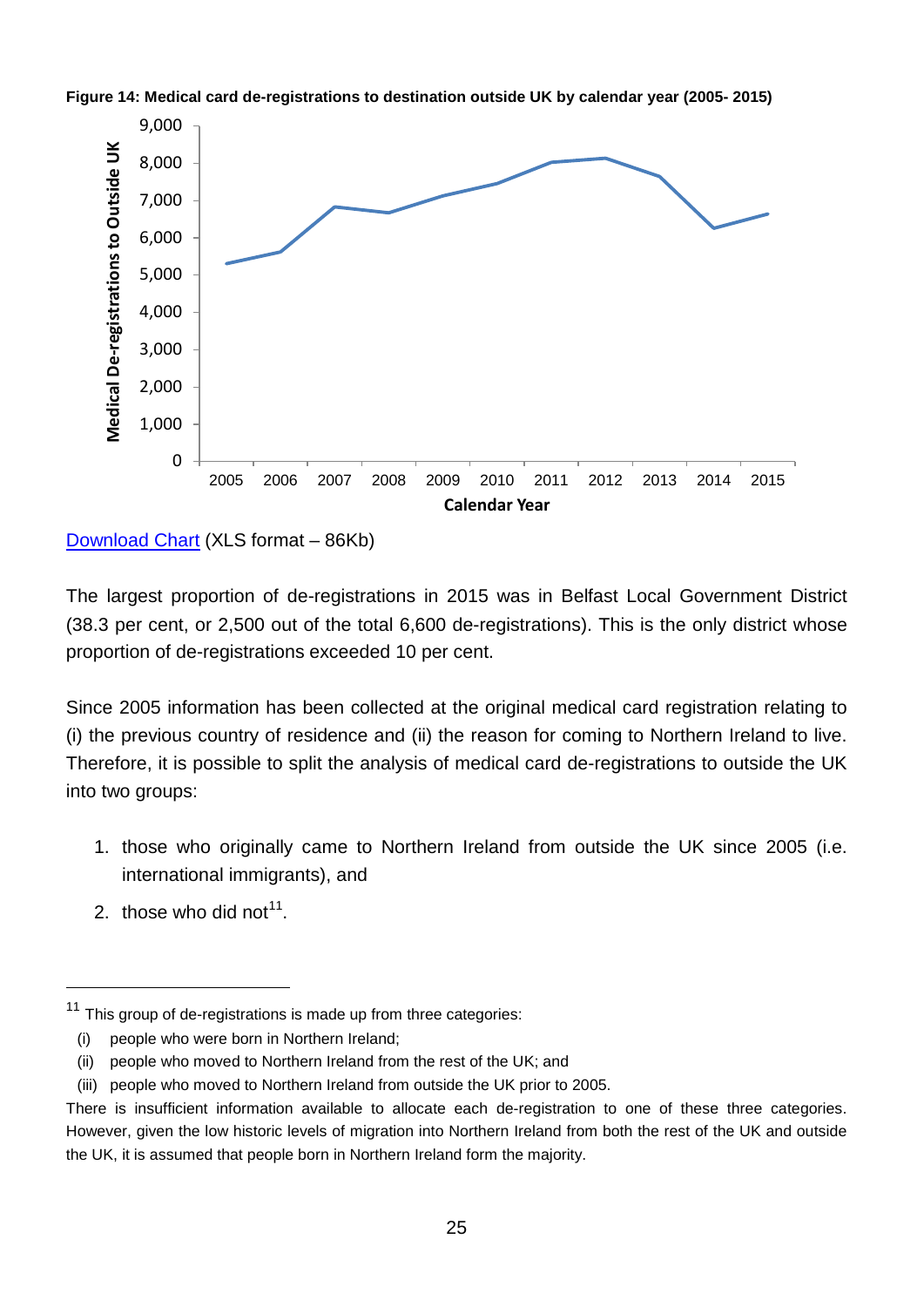In recent years changes in international out-migration from Northern Ireland have been influenced more by these international immigrants, with no less than 64 per cent of any total annual change in international out-migration since 2009 being attributed to them.

Figure 15 shows that since 2009 approximately 3 out of 5 of all international de-registrations related to international immigrants.





Following this trend, in the calendar year to December 2015, de-registrations of international immigrants accounted for 61.4 per cent (4,100 people) of all de-registrations from Northern Ireland to outside the UK, an increase of 11.2 per cent (400) since December 2014. In the same period, de-registrations of those who did not originally come from outside the UK since 2005 remained relatively unchanged.

De-registrations of international immigrants who originally came to Northern Ireland for work increased by 17.1 per cent (from 1,200 to 1,400 people) from December 2014 to December 2015, while for those who originally came for family reasons the number of de-registrations remained relatively unchanged at 700.

While the number of de-registrations to outside the UK increased in the year ending December 2015, it is important to note that this relates to figures for the calendar year. While official midyear migration estimates use the same medical card de-registration data to estimate international outflows, the data is extracted for the period relating to 1 July to 30 June each

[Download Chart](http://www.nisra.gov.uk/archive/demography/population/migration/Mig1415-Fig15.xls) (XLS format – 96Kb)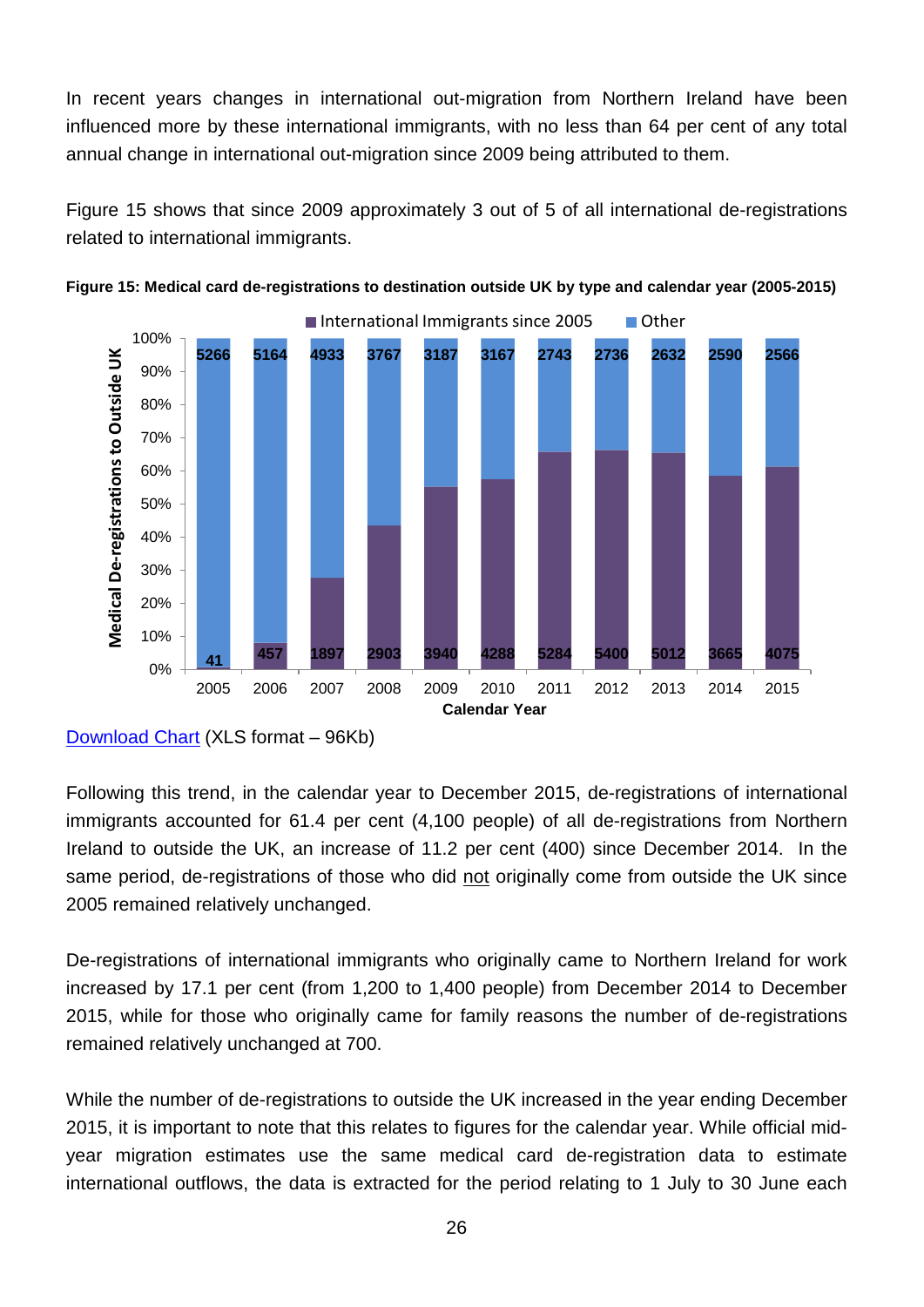year to reflect the mid-year to mid-year period. During the year ending mid-2015 the number of de-registrations actually fell by 6.9 per cent and it is this trend that is reflected in the official migration estimates.

# <span id="page-26-0"></span>**3.3 Administrative Sources for International Population (stock)**

There are a number of administrative data sources that provide information about the number of people living in Northern Ireland who came from outside the UK. Some of these are discussed below, with further information provided on the [NISRA website.](http://www.nisra.gov.uk/demography/default.asp18.htm)

# <span id="page-26-1"></span>*3.3.1 School Census (academic year)*

Each year the Department for Education in Northern Ireland (DE) undertakes a [School](http://www.deni.gov.uk/index/facts-and-figures-new/education-statistics/32_statistics_and_research-numbersofschoolsandpupils_pg.htm)  [Census,](http://www.deni.gov.uk/index/facts-and-figures-new/education-statistics/32_statistics_and_research-numbersofschoolsandpupils_pg.htm) most recently in October 2015, which asks pupils about their first language if English is an additional language. This data can be useful when attempting to ascertain the numbers of pupils living in Northern Ireland who have either come from outside the UK themselves, or have been born in Northern Ireland into a family that has members who originally came from outside the UK.

The School Census shows that there were 11,400 pupils in Northern Ireland schools (Primary and Post-primary<sup>[12](#page-26-2)</sup>) who had English as an additional language in October 2015, an increase of 8.3 per cent (900 children) since October 2014. The largest numbers of these pupils were found in Belfast LGD (2,400), Armagh City, Banbridge and Craigavon LGD (2,400) and Mid Ulster LGD (2,100).

As has been the case since 2008, in the 2015 academic year Polish, Lithuanian and Portuguese were the top three languages of primary school children who had English as an additional language. Those who speak these languages represented 57.6 per cent of all primary school children who had English as an additional language (5,100 out of 8,900 children).

In post-primary education, the number of school pupils with English as an additional language rose by 100 (4.0 per cent) to 2,600 between 2014 and 2015. Polish and Lithuanian made up almost half (45.7 per cent) of all post-primary school pupils with English as an additional language in 2015.

<span id="page-26-2"></span><sup>&</sup>lt;sup>12</sup> Figures include pupils in Primary Schools (year 1-7 classes) and Post-Primary Schools (up to and including sixth formers).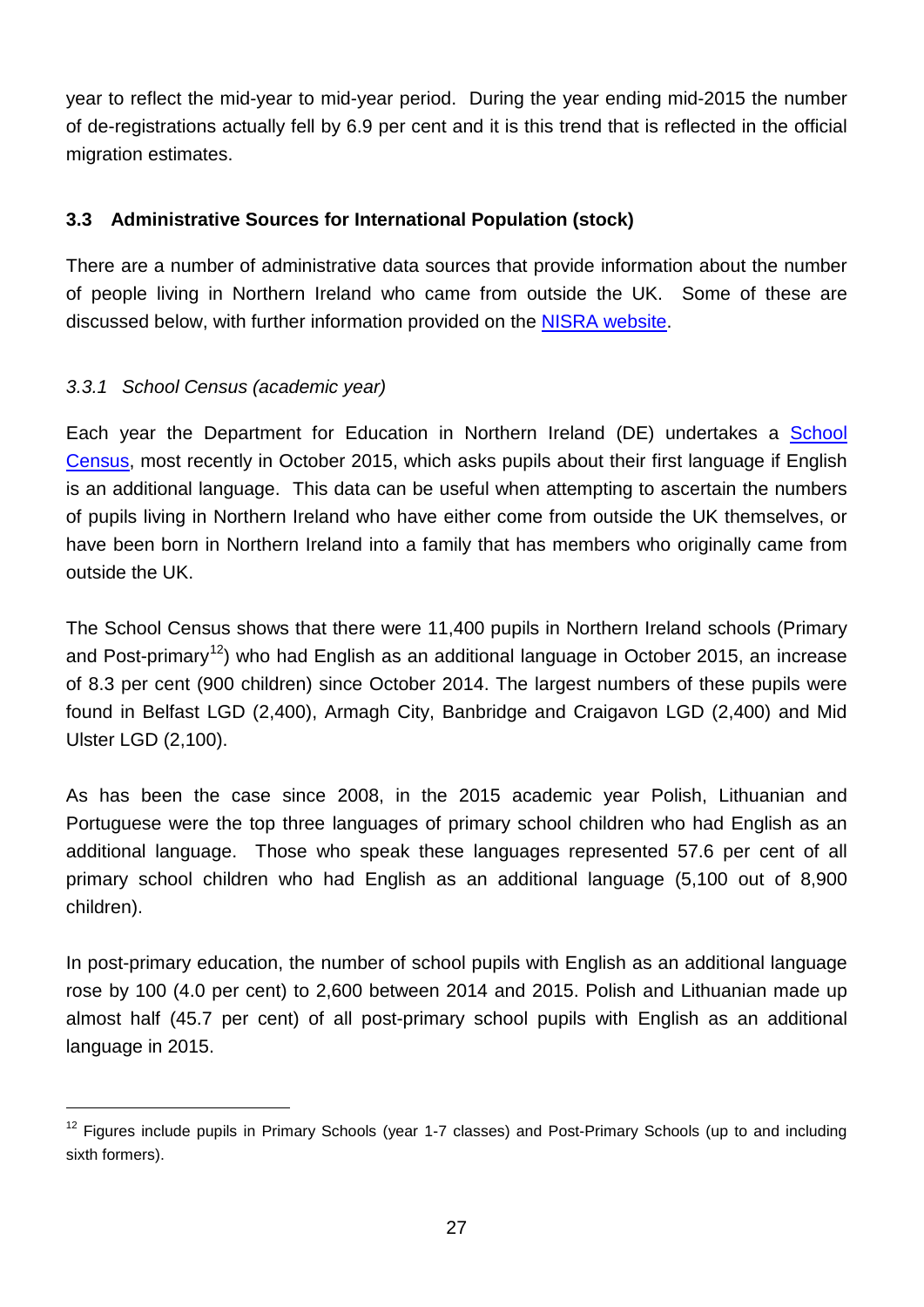### <span id="page-27-0"></span>*3.3.2 2011 Census*

In addition to the question relating to address 1 year ago, the 2011 Census asked questions relating to country of birth and main language<sup>[13](#page-27-2)</sup>. The results of the 2011 census show that the number of people usually resident in Northern Ireland who were born outside the UK was 119,300, with those born in the Republic of Ireland accounting for 37,800 of this group.

<span id="page-27-1"></span>In terms of languages spoken, the 2011 Census showed that in March 2011 there were 54,500 people aged three and over whose main language was not English, with Polish and Lithuanian being the most prevalent accounting for 17,700 and 6,300 of the people aged three and over respectively.

<span id="page-27-2"></span><sup>13</sup> Further 2011 Census statistics available at

<http://www.ninis2.nisra.gov.uk/public/Theme.aspx?themeNumber=136&themeName=Census+2011>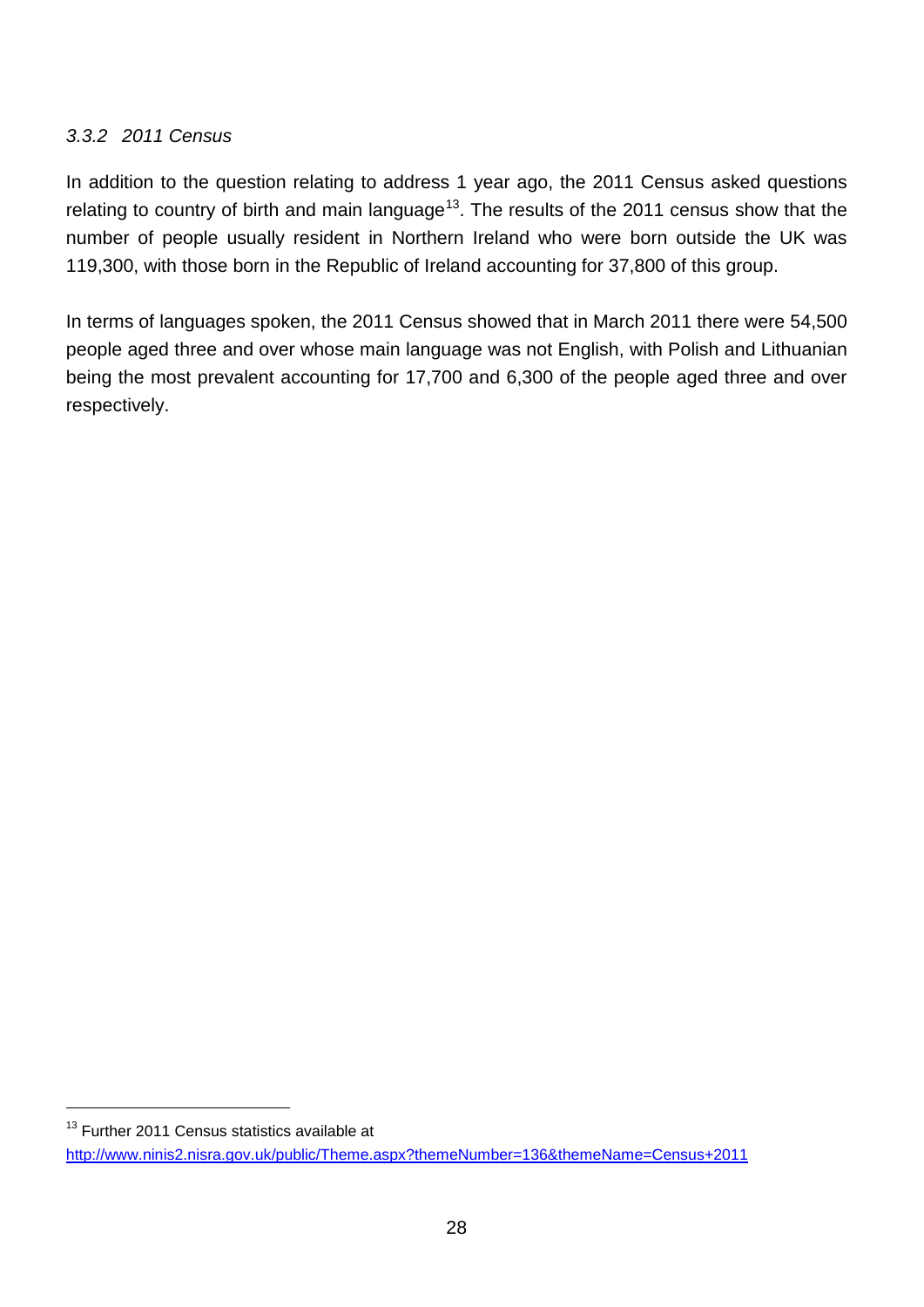# <span id="page-28-0"></span>**4 Methodology**

This section relates to the methodology by which official migration estimates are produced. Since the Medical Card Register is the primary source of information used in the production of official migration estimates for Northern Ireland, this section provides information relating to that source only.

#### *Migration into Northern Ireland*

Migration into Northern Ireland (or inflows) is defined as people who come to live in Northern Ireland from the rest of the United Kingdom or any other country for a period of at least one year. Inflows are estimated from the medical card register, which is a list of patients registered with a family doctor. It records the sex, age and date when people joined or rejoined the register (i.e. this will include people who previously resided here, but left and then returned). It is recognised that the medical card source is deficient in recording young adult males; therefore the age distribution of young adult males is adjusted to be similar to the young adult female age distribution. Also, it is assumed that there is a lag between the date of arrival in Northern Ireland and the medical card registration. Therefore, new registrations in the period October to September each year are used for the official estimates of migration between July and June each year.

#### *Migration out of Northern Ireland*

Migration out of Northern Ireland (or outflows) is defined as persons who leave Northern Ireland to live in the rest of the UK or any other country for a period of at least one year. Outflows are estimated from transferred and de-registered medical cards for flows to Great Britain and countries outside the UK respectively. These estimates are available by sex and age at mid-year. Previous research has shown that not all outflows are measured by the medical card register<sup>[14](#page-28-1)</sup> and therefore de-registrations are scaled up by a factor of  $5/3$  (i.e. 67 per cent) as only three out of five people who leave Northern Ireland to go outside the UK deregistered from their family GP. This scaling factor was determined through analysis of historic population change using results from Censuses of population (see [Methodology Report\)](http://www.nisra.gov.uk/archive/demography/population/midyear/Methodology_2015.pdf). As with inflows it is recognised that the administrative data is deficient in recording young adult males, therefore the age distribution of young adult males is adjusted to be similar to the young adult female age distribution. It also assumes the same lag between leaving Northern Ireland and de-registration (3 months). Migration flows to Great Britain are constrained to figures agreed by NISRA, the Office for National Statistics and National Records Scotland.

<span id="page-28-1"></span><sup>&</sup>lt;sup>14</sup> NISRA has previously issued research papers on population migration, for example, see **Northern Ireland** [Migration Methodology Paper,](http://www.nisra.gov.uk/archive/demography/population/migration/dev_est_mig.pdf) [UK Migration Methodology Paper](http://www.nisra.gov.uk/archive/demography/population/migration/UK_migration_paper(2005).pdf) and [Migration Report \(2009\)](http://www.nisra.gov.uk/archive/demography/population/migration/Migration%20Report%202009.pdf)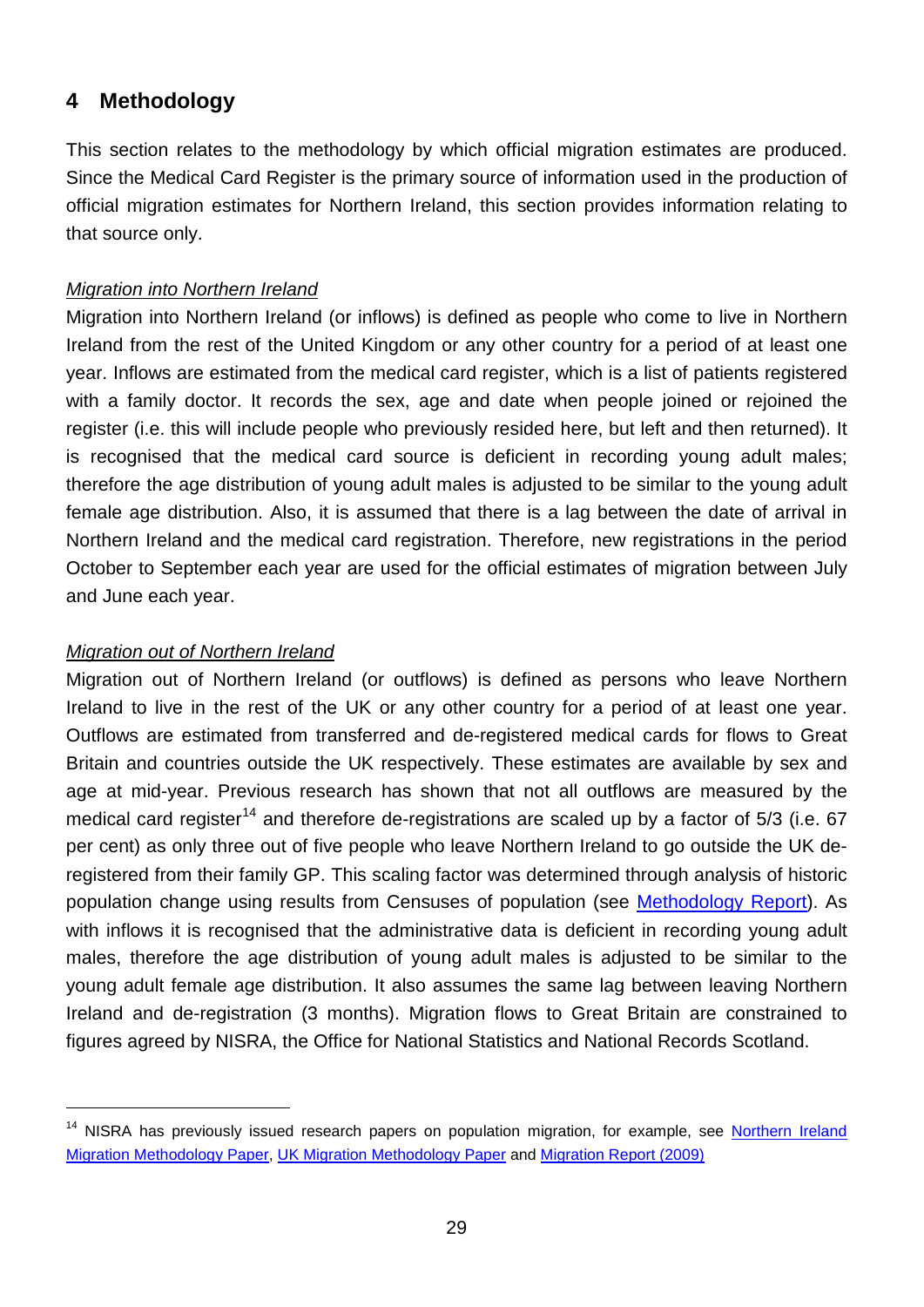# <span id="page-29-0"></span>**5 Data Quality**

Migration is the most difficult component of population change to measure as, unlike births and deaths, there is no complete system for registering migration. Migration is estimated using transfers observed in the medical card register, detailing the list of patients registered with a family doctor, described as:

- Inflows (persons who come to live in Northern Ireland for a period of at least one year). These are estimated by counting the number of people who registered or re-registered with a family doctor;
- Outflows (persons who leave Northern Ireland for a period of at least one year). These are estimated by counting the number of people who de-registered with a family doctor.

Medical card data are collated by the Business Service Organisation (BSO) and validation checks are undertaken by NISRA statisticians within BSO. When the data are then sent to NISRA, the population & migration section carries out further checks, for example, on missing or invalid values and on consistency over time. Medical card data are then processed to calculate migration estimates; figures for migration to / from the rest of the UK are agreed between the different UK administrations to provide consistency, accuracy and comparison between UK administrations as possible for users.

The resultant estimates are quality assured by checking the estimates against new National Insurance Numbers registered and figures from the School Census. The administrative sources quoted in the report have been quality assured by their organisation's statisticians, with further checks carried out by statisticians in NISRA's population & migration section. Further detail on collection methods and quality assessments are available for the Medical Card Register, School Census data and Births data in the [Population Estimates and](http://www.nisra.gov.uk/archive/demography/population/Population_DataQuality.pdf)  [Projections Data Quality Document.](http://www.nisra.gov.uk/archive/demography/population/Population_DataQuality.pdf) Quality information relating to National Insurance Number statistics is available on the [DWP website.](https://www.gov.uk/government/uploads/system/uploads/attachment_data/file/456819/Allocation_Process_and_Data_Collection_Methods.pdf)

### *National Statistics Designation*

National Statistics are produced to high professional standards set out in the Code of Practice for Official Statistics. They undergo regular quality assurance review to ensure they meet customer needs. They are produced free from any political interference. The United Kingdom Statistics Authority has designated the population and migration estimates within this bulletin as National Statistics, in accordance with the Statistics and Registration Service Act 2007 and signifying compliance with the Code of Practice for Official Statistics.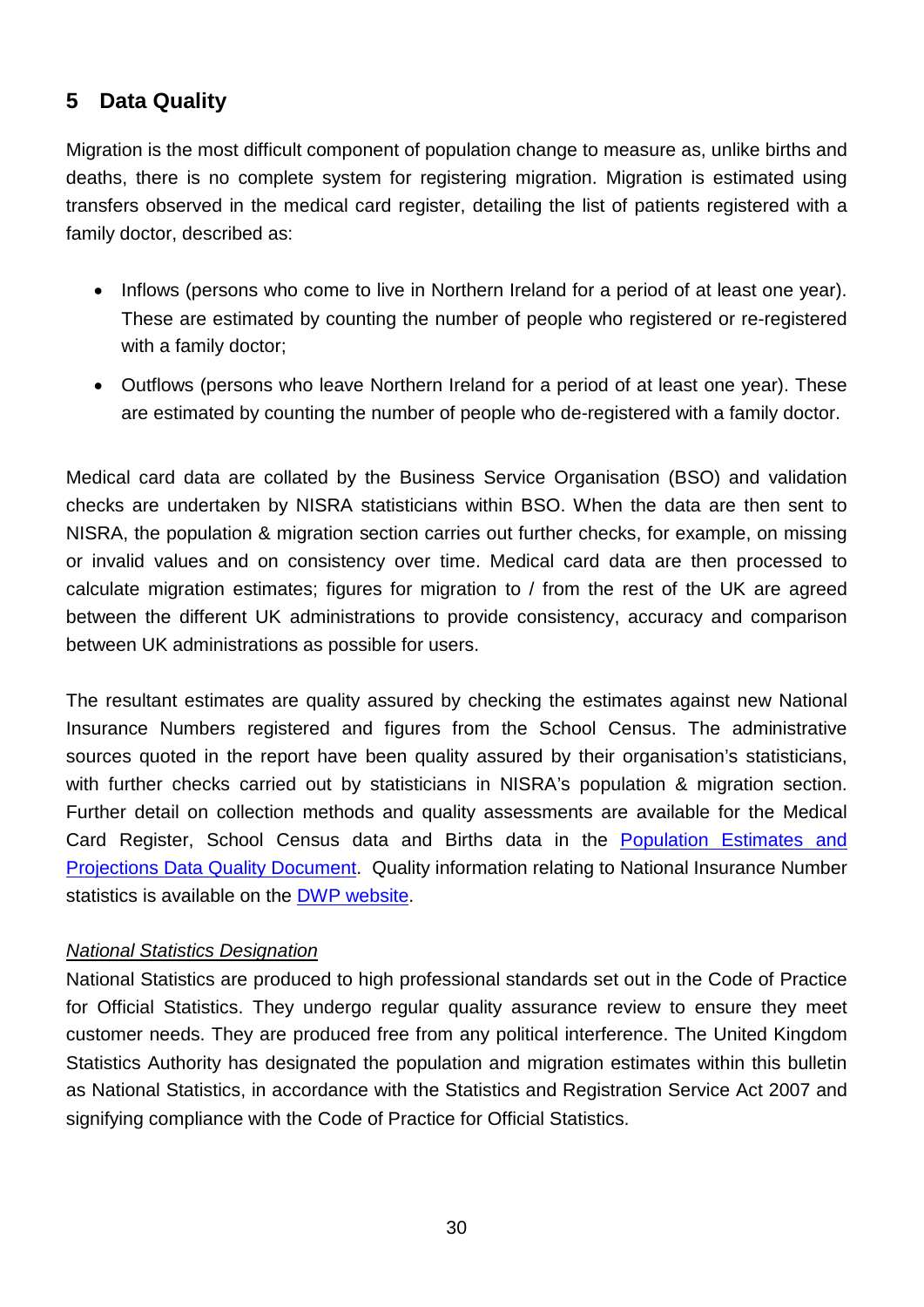Designation can be broadly interpreted to mean that the statistics:

- meet identified user needs:
- are well explained and readily accessible:
- are produced according to sound methods; and
- are managed impartially and objectively in the public interest.

Once statistics have been designated as National Statistics it is a statutory requirement that the Code of Practice shall continue to be observed.

Population estimates and projections for Northern Ireland statistics were re-assessed by the Statistics Authority in July 2015 [\(UK Statistics Authority Assessment Report\)](https://www.statisticsauthority.gov.uk/wp-content/uploads/2015/07/images-assessmentreport312populationestimatesandprojectionsfornorthernirelan_tcm97-44795-1.pdf). Following work to address recommendations that emerged from the assessment [\(Assessment Action Plan\)](http://www.nisra.gov.uk/archive/demography/population/UKSAAssessment312-ActionPlan.pdf), UKSA confirmed the re-designation of these statistics as National Statistics in August 2016 (see [letter of designation\)](http://www.nisra.gov.uk/archive/demography/population/UKSADesignationLetter.pdf).

# <span id="page-30-0"></span>**6 Limitations**

Administrative data sources are often collected and formatted by their source departments in a variety of different ways and they may be related to a variety of different demographic areas. These various sources may indicate the movement of a number of different categories of people, rather than the full population as a whole. Furthermore, migration estimates are calculated from mid-year to mid-year (e.g. the most recent migration estimates occurred between July 2014 and June 2015). However, some administrative data sources measure their data using either financial years (April through to March) or by calendar year (January through to December). Due to these variations, administrative data sources collected by NISRA cannot be used as a direct comparison of migration estimates. However they are useful for analysing the broad direction of migration flows (i.e. if migration flows are increasing or decreasing).

While the International Passenger Survey (IPS) is used by England, Wales and Scotland to estimate international migration, NISRA is unable to use this source due to issues relating to the use of the IPS in Northern Ireland. The main issues are that the IPS does not cover the land border between Northern Ireland and the Republic of Ireland, and the uncertainty introduced when "Ireland" is given in response to survey questions – some people stating "Ireland" as their origin or destination may be referring to Northern Ireland. As such, NISRA uses the Medical Card Register as the primary source through which to estimate international migration.

While this means there is a methodological inconsistency for the international migration estimates of Northern Ireland and the rest of the UK, NISRA is content that the data sources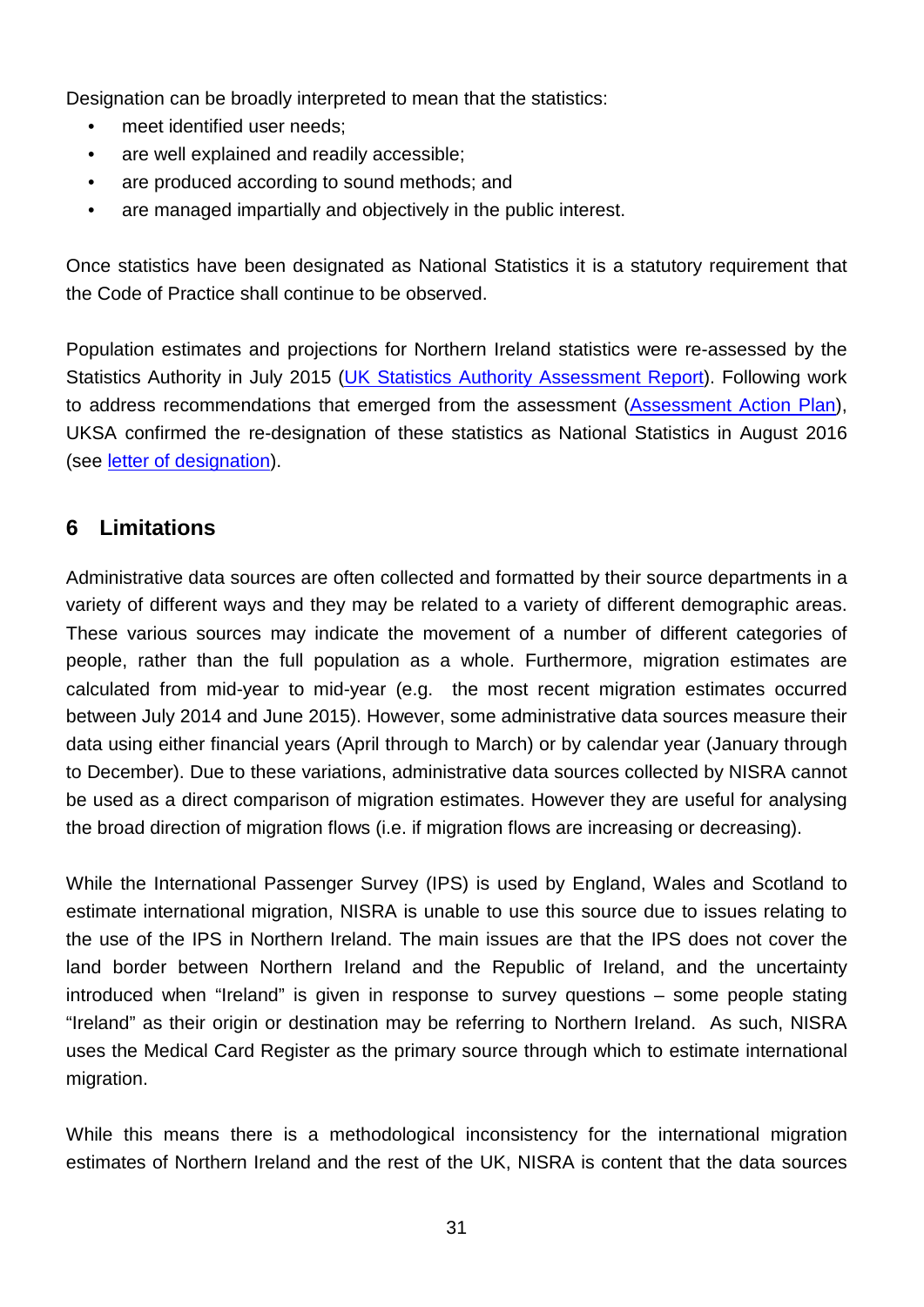used in Northern Ireland to estimate migration yield robust results. Furthermore, Northern Ireland migration estimates have been recently assessed by the UK Statistics Authority as part of a wider assessment of Population Estimates and Projections across the UK, with [National](http://www.nisra.gov.uk/archive/demography/population/UKSADesignationLetter.pdf)  [Statistics designation](http://www.nisra.gov.uk/archive/demography/population/UKSADesignationLetter.pdf) being received for NISRA population statistics in August 2016.

When comparing migration estimates across the UK, it is important to remember the various sizes of the countries and their affiliated populations, ranging from 1.85 million in Northern Ireland to 54.79 million in England [\(mid-2015 population estimates\)](http://www.ons.gov.uk/peoplepopulationandcommunity/populationandmigration/populationestimates/bulletins/annualmidyearpopulationestimates/mid2015). The large differences in population, and therefore in the numbers moving into/out of each administration, as well the effect that population size may have on proportions, should be taken into consideration when reading comparisons across the UK.

**NISRA December 2016**